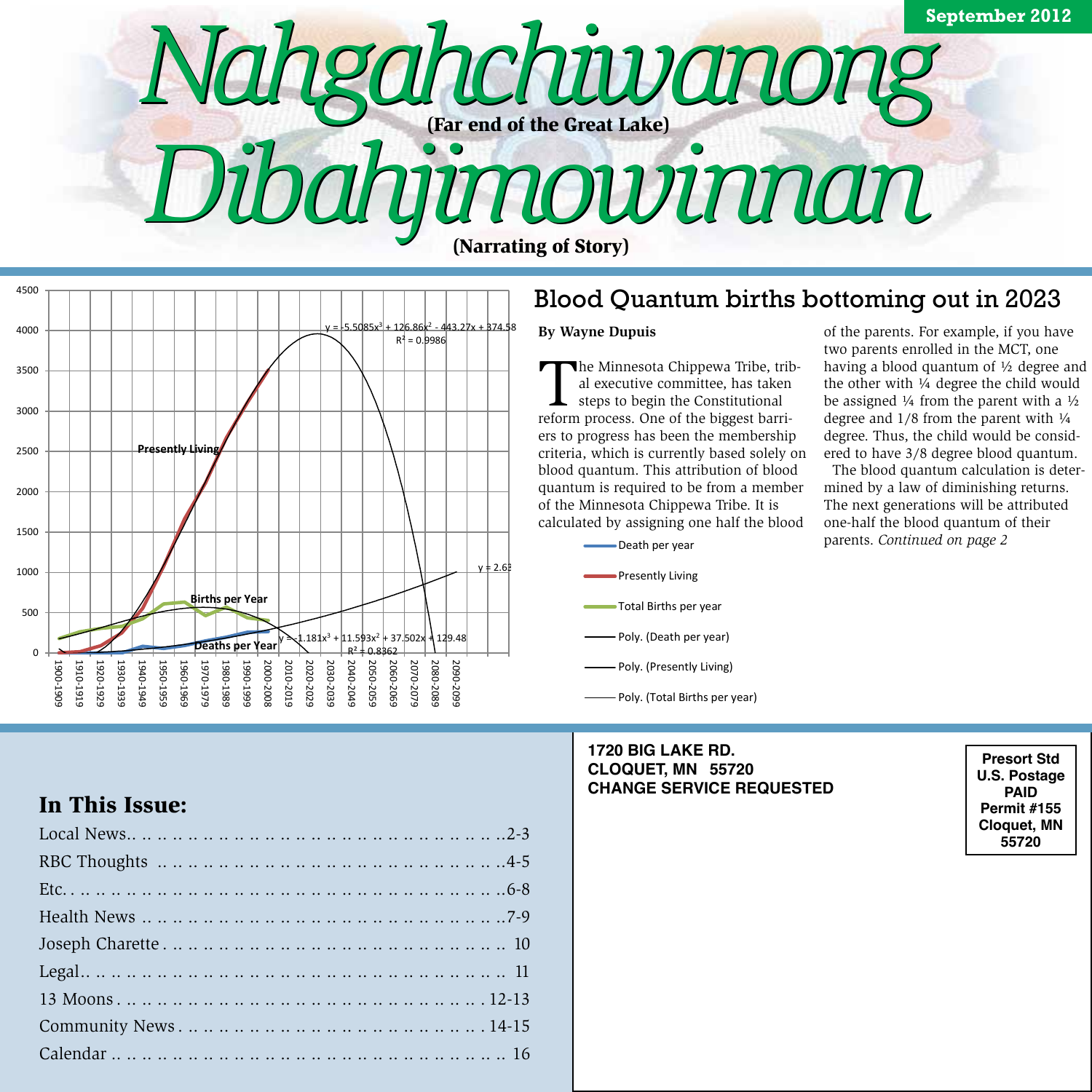# Local news

**CHIPp** 

AH-MAH-WI-UNE 18 19.

### Attention all Minnesota Chippewa Tribe (MCT) members

The Minnesota Chip-<br>
pewa Tribe (MCT)<br>
will be conducting<br>
a survey to belp us learn pewa Tribe (MCT) a survey to help us learn more about the blood

quantum of MCT members and their descendants. We will use the information from this survey to determine

what other tribal affiliations (non-MCT) exists within families of enrolled members. However, no enrollment criteria will be changed as the result of this survey – it is for information gathering purposes only.

 Approximately 3000 enrolled MCT members will

be invited to participate in this study using scientific random sampling – all MCT Band members 18 years of age and older have an equal chance of being selected to participate.

 MCT hired Wilder Research to conduct this survey. We will start contacting MCT members in fall 2012. If you are invited, we hope you decide to participate.

Your participation and accurate information are vital to the validity and success of this survey. With a completed survey, you will be entered into a drawing with other survey participants. If you are not selected to participate, but you would like to participate or learn more about the survey, you can visit www.mnchippewatribe.org.

 If you have any questions or concerns about the survey, please call Joel Smith, Special Projects Coordinator or Brian Brunelle, Director of Administration at (218) 335-8581.

### *Continued from page 1*

 The Bureau of Indian Affairs imposed this law of diminishing returns on the MCT through coercive means in 1961. At that time there were no Presidential Executive orders for consultation or any negotiated rule making, which would give voice to any opposition to this racial construct. In 1967 the MCT voted to rescind the  $\frac{1}{4}$  degree requirement for membership, however, the Superintendent of the BIA suggested this action be part of an omnibus bill that would be carried out by the U.S. legislative process. It did not happen.

 I am part of a work group involved in the constitutional reform process tasked with providing an accurate picture of what our population is by using data from the Minnesota Chippewa Tribe regarding date of birth, blood quantum, gender, and date of death. With this data we can predict with a great degree of accuracy what the population will be in future years. The Minnesota Chippewa tribe provided that data to a statistician to run trend lines and provide projections on future populations and tell us what the exact population is currently. The attached chart depicts those projections for the Fond du Lac Band of Lake Superior Chippewa.

 According to this data the Fond du Lac Band's birth rate became equal to the death rate in 2009. From that point forward the birth rate declines until 2023 where it is indicated there will no longer be births of babies eligible for enrollment at today's blood quantum requirement. The death rate increases at that point until there are no members left somewhere near 2080, sixty eight years from now.

 Citizenship by blood quantum alone is a guarantee of cultural extinction. Know the tribal population, the required blood quantum, birth

and death rates, rate of exogamous marriage, and the date of extinction is easily calculated. This is not opinion. This is arithmetic.

 Another part of this reform process will include a survey that should be coming in the next few months asking questions about membership criteria and attributed blood quantum from other tribes. It is evident we need to do something soon, as the end of the line is very near. Tribal nations pride themselves on making decisions for the seventh generation, but if we continue to use blood quantum as a requirement for enrollment we are not looking beyond the end of our noses.

 What does this mean for your children or grandchildren? If we have no people eligible for enrollment at ¼ degree does this mean we no longer exist? Is blood quantum what makes you who you are? What place does our shared values, beliefs, and customs have in determining membership? I have heard some leaders say we do not have the resources to provide for our descendents. I have also heard our spiritual elders say, "Every child born is a gift".

 The blood quantum requirement was imposed on the MCT to assure the United States that the "Indian problem" would go away. Today the MCT has the authority to define who is a member, but is there the will to change the inevitable depletion of our population because of the racial construct of blood quantum. I am currently on this reform sub-committee and many of the elected RBC members of the respective bands are also. If you have concerns about this please let your voices be heard. Participate in the upcoming survey as well. This is the first in a series of articles about citizenship and membership.



*Master Gardener, Francois Medion, works with the class in the garden. Full story on page 5*

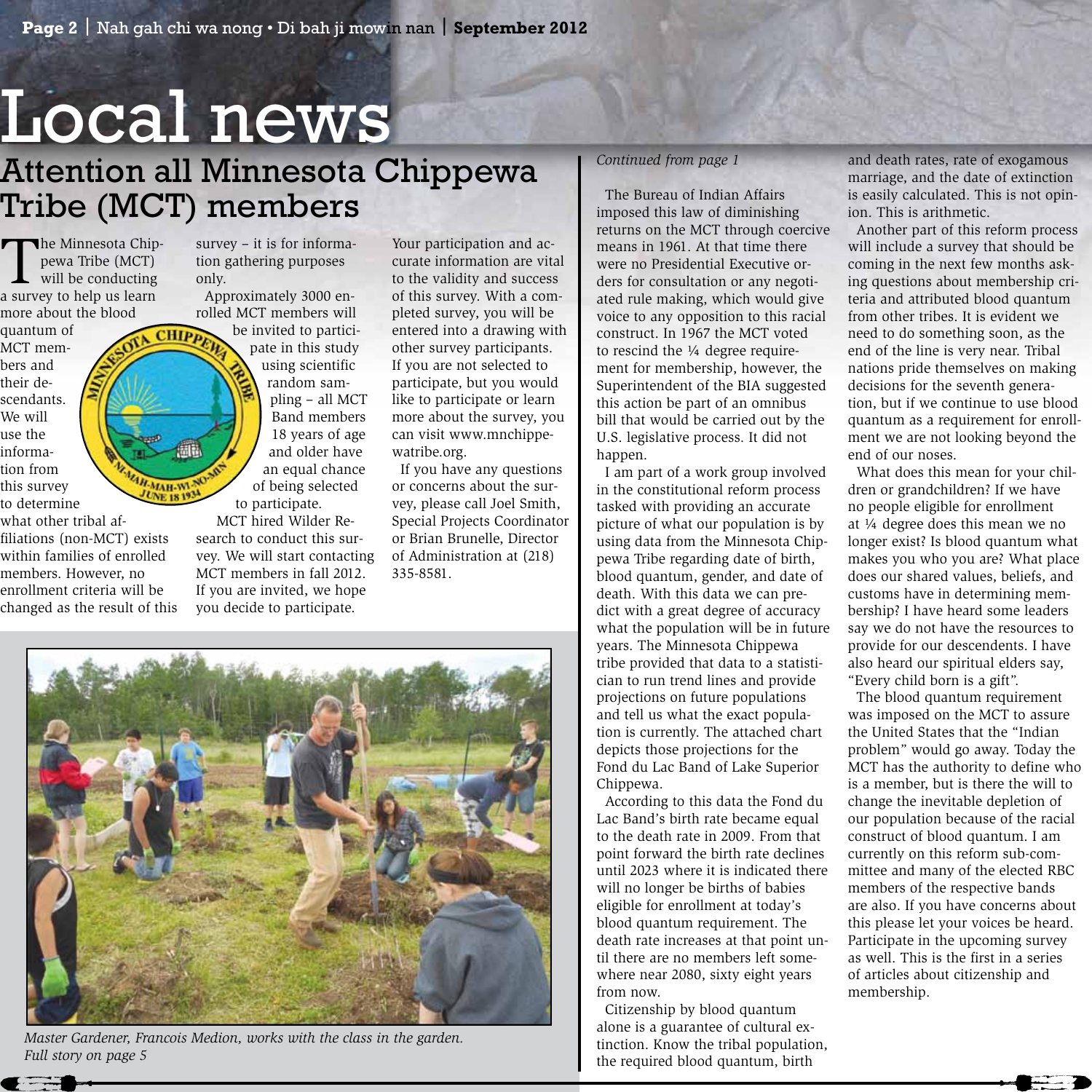### Local news **September 2012** | Nah gah chi wa nong • Di bah ji mowin nan | **Page 3** Words from the scholarship office

**Bonnie Wallace,**  *FDL Scholarship Director*

I read Editor Zachary<br>
Dunaiski's "Graduation<br>
apology" in the August<br>
paper and would like to off Dunaiski's "Graduation paper and would like to offer the following comments. First, it's important to keep in mind that he is working a month ahead of the actual printing of the each edition which means if any graduates wanted to submit their names for publication they would have had to meet his July 15 deadline. Our Program has always submitted a list of post secondary graduates, hopefully, to get published in the July or August paper, but this year they seem to be trickling in. It is the student's responsibility to submit "proof of completion" to our office as soon as it's available. Sometimes these documents aren't available until mid to late July and then keep in mind we have students "officially graduating" year round. Not only do we collect the names of our graduates for the tribal paper but our staff is also required to complete and submit our Annual Report to the BIE and RBC and our numbers must be accurate.

 And finally, a number of articles about the FDL Scholarship Program have appeared in our tribal paper over the years. We have sent out hundreds of

informational packets to band member families both on and off the reservation. Whomever approached our Editor saying that "many of our young people in the community don't even know about college" is a rather surprising statement for our staff. In the 15 year history of our program, we have visited numerous schools; elementary through high school, participated in college education career fairs, have done presentations for a number of native preparatory college programs and have made contact with hundreds of families and individual students right here on the Reservation. I am sorry this person isn't aware of the services we provide so I would ask that s/he contact us as soon as possible.

 Our regular office hours are 8 a.m. – 4:30 p.m. M-F. The Scholarship Director makes every effort to be accessible to our community so if an appointment is needed after 4:30 arrangements can be made to accommodate your schedule. (218) 879-4593 Ext. 2681 or (800) 365-1613 Toll Free/ask for Scholarships.

 The following is our current list of post secondary graduates for the 2011-12 school year. If your name has not been included please let us know immediately.

**Armajo, Charlotte** (Grand Canyon University) Master of Eduacation, July 2011 **Blacketter, Travis** (FDLTCC) A.A. Liberal Arts and Science, May 2012

**Branley, Samantha** (FDLTCC) A.A. Liberal Arts & Sciences, May 2012

**Buckanaga, Nikkita** (FDLTCC) A.A. Liberal Arts, May 2012 **Budreau, Robert** (Bemidji State) B.A. Business Administration, June 2012

**Cabrera, Joni** (College of St. Scholastica) Bachelor of Arts Social Work, Dec. 11

**Cope, David** (Bemidji State) Bachelor of Science, May 12 **Davis, Christine** (College of St. Scholastica) Bachelor of Science Nursing, Dec. 2011

**Defoe, Todd** (UW-Eau Claire) Master of Business Administration, Dec. 2011

**DeLovely, Nathan** (Lake Superior College) A.A. Liberal Arts and Sciences, June 2012

**Grover, Marilyn** (College of St. Scholastica) Master of Business Administration, July 2011 **Hammitt, Christopher** (Notre Dame) Bachelor Business Administration, May 2012 **Himango, Annette** (Walden University) Master of Business Administration, May 2012 **Houchin, Christina** (FDLTCC) A.A. Liberal Arts & Sciences, June 2012

**Humphreys, Jennifer** (FDLTCC) A.S. Nursing, May 2012 **Johnson, Jennifer** (UM-Duluth) Graduate Licensure Specialization: for Principal & Superintendent, June 2012

**LaPrairie, Dawn** (UM-Duluth) Masters Education, May 2012 **Lichterman, Megan** (UW-Madison) Bachelor of Science Interior Design, Aug. 2011 **Maki, Nicholas** (College of St. Scholastica) Bachelor of Arts Marketing, May 2012 **Martineau, Cherida** (FDLTCC) A.A. Liberal Arts & Sciences, May 2012

**Murray, Sarah** (Columbia College) Bachelor of Arts Human Services, Oct. 2011

**Northrup, Matthew** (FDLTCC) A.A. Liberal Arts & Sciences, May 2011

**Olson, Lynn** (FDLTCC) A.A. Liberal Arts & Sciences, May 2012

**Savage, Phillip** (FDLTCC) A.A. Liberal Arts & Sciences, May 2012

**Sorenson, Carly** (UN-Las Vegas) Bachelor of Arts Communications, Dec 2011 **Timo, Cord** (FDLTCC) A.S. Law Enforcement, May 2012



### *Nahgahchiwanong Dibahjimowinnan*

*Translation: Far End of the Great Lake; Narrating of Story*

### TABLE of CONTENTS

| Community News 14-15 |  |
|----------------------|--|
|                      |  |
|                      |  |

Published monthly by the Fond du Lac Reservation Business Committee. Subscriptions are free for Fond du Lac Band Members. To inform us of a change of address, write to Fond du Lac News, Tribal Center, 1720 Big Lake Rd., Cloquet, Minn. 55720.

*Editor*: *Zachary N. Dunaiski*

 The mission of this publication is to provide the Anishinaabeg community of the Fond du Lac Band of Lake Superior Chippewa, Fond du Lac Reservation, with news and information that will be of help to them in their everyday lives. In addition, our goal will be to highlight many of the honors, accolades, accomplishments and awards that are earned by community members but are mostly overlooked by the mass mainstream media.

 It is our hope that through greater information about the activities of our people, this publication can be an instrument of true community. It is not our intention to be a vehicle of divisiveness. To that

end, we do not publish editorials, opinion pieces or letters to the editor. There is an abundance of opportunity for the publishing, airing and dissemination of material of personal opinion in other communication vehicles available throughout the area, region and state.

 Our mission is to provide for Fond du Lac Anishinaabeg a publication that will not dismiss their culture, heritage, hopes and dreams. We are striving to make this newspaper fill that role.

*Corporate Member of the Native American Journalists Association*



 $\leftarrow$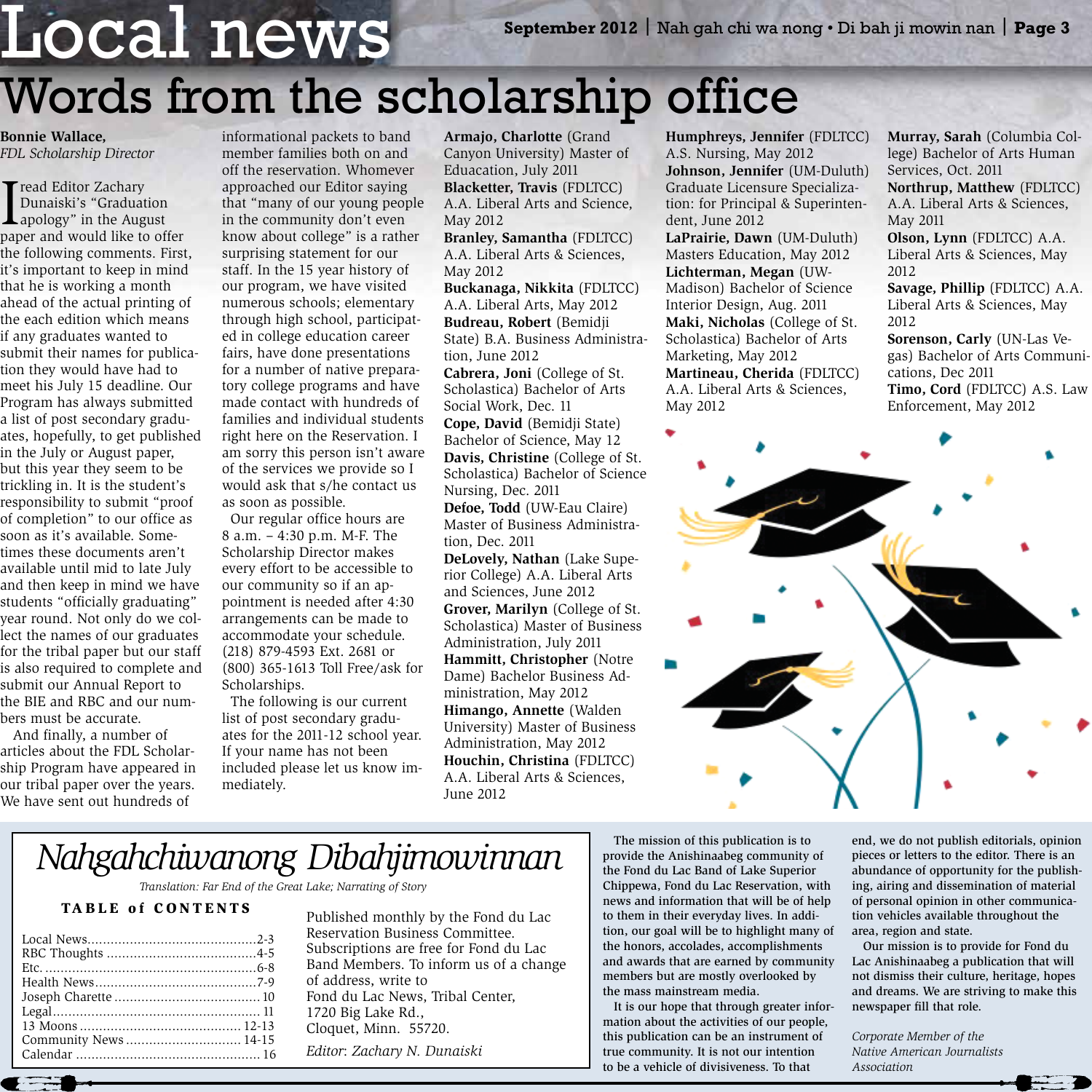

## A few thoughts from RBC members

#### **From the Chairwoman**

**Example 18** veryone is anxiously<br>waiting for the Nelso<br>Act distribution. waiting for the Nelson

Act distribution. It has had a vote in the House but not the Senate. It is expected that a vote will come in the Senate sometime during September. To our knowledge, there are no Senators that are expressing concerns, so

the vote should happen with no issues.

 The RBC has been getting calls and questions regarding repairs due to flooding. For private homeowners, the Federal Emergency Management Agency (FEMA) has refused to

extend the emergency declaration to provide direct assistance from that agency to individuals. The state of Minnesota, through the Small Business Administration, will be providing emergen-

cy lending at low interest rates so homeowners can make repairs. More information can be found on the Fond du Lac Band website or at one of

the regional flood assistance centers.

 For people living in Fond du Lac Housing Authority managed homes, the Band is seeking assistance from both Housing and Urban Development (HUD) and FEMA to repair homes. The road projects will happen cooperatively with the City of Cloquet, the counties, and the townships. Engineering is being completed to decide the most appropriate repairs. Reservation Road received the worst damage, and it seems that repairing the road and putting in a bridge is being considered. This will of course take longer, but provide a more stable, long-term solution.

 There will be additional surveys regarding enrollment coming from the Minnesota Chippewa Tribe to some Band members. This sample of surveys will give the Tribe more information about other Native American blood quantum that our members may have, whether it be First Nations (Canada), other Anishinabe, or other tribes. Enrollment is an often talked about issue for families, especially those that have descendents that are short on the one quarter current requirement. This information will be used to develop demographic data that band members can use in determining whether the blood quantum should be merely dropped, or to include other blood quantum. If you get one of these surveys, please take the time to fill it out so we can move this process forward with good information.

 *Please let me know if you have questions or comments at the office (218) 878-2612 or cell (218) 590-4887 or email at karendiver@fdlrez.com.*

### **Boozhoo niiji,**

Summer is going by quite<br>
Sprapidly. I see some indi-<br>
plready some leaves rapidly. I see some indi-

cations of fall already, some leaves are turning colors and there is frost in some areas in the morning. I hope you had a good summer and that the fall is good for you also.

 I have gotten permission from the council to establish a youth taskforce. My intent is to get some mentors that are willing to work with youth *Martineau*



*Ferdinand* 

*Karen Diver*

age 13 to 30. We have had

ownership in our future and to take part in some decision making to shape the future of the reservation to meet their needs from their own perspective. If you are interested in being a part of this taskforce

please contact me at my office. The casino seems to be doing okay despite the tight economic times and the lack of a marketing director. We have now completed our search and added Todd Defoe to our staff as the new marketing director. Todd comes to us with a wide variety of experience in gaming and marketing with several different casinos. I have watched Todd mature into a competent and caring person who has the best interest of the band in his heart. Welcome aboard Todd.

 As most of you probably know, our rice crop was destroyed by the flood we had. Our rice was in a vulnerable state and the amount of water we received was too much.

The dams were monitored and water was released but in the end there was nowhere for it to go and it flooded our lakes. We have looked at our reserves and there is about 2 years left, so we have not made a decision to purchase rice from off reservation lakes yet.

 The latest building project is about to break ground, the veteran supportive housing unit. There will be 10 units that will be available for vets with housing issues. The unit will be the new location for our veteran service officer to make for easier access for needed ser-

vices. If you are a vet and think you might want to live in this new project, please contact our veteran service office at (218) 878-2670 for information.

 *If you have any questions or comments please feel free to contact me. My home number is (218)879-5074, Office (218)878- 8158 or e-mail at ferdinandmartineau@fdlrez.com .*

*Gigawaabamin.*

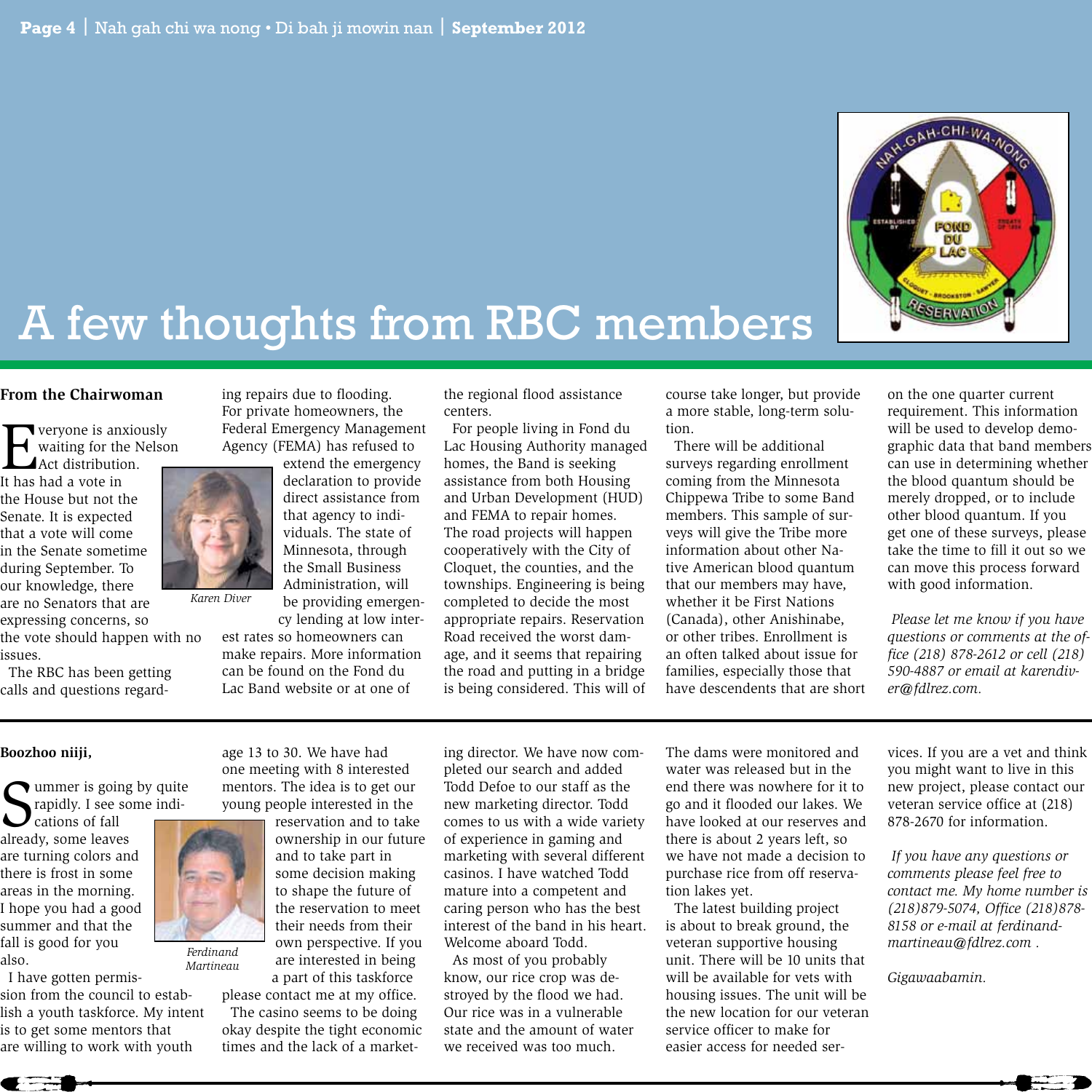

#### **Hello All**

considerable amount of time this month was spent on flood clean up and damage assessment. It is reported that we have over eighty homes/

families that received damage during this event. We have hired a number of folks to work on cleaning up and repairing the damages to homes. We are also assessing the damages to our roads



and other infrastructure. Our construction company has been fixing what they can and making roads passable. Our staff has been meeting with FEMA and other agencies in efforts to find a funding source to help with the cost of cleanup and repairs. This effort is certainly going to be a work in progress for some time to come. As such, I assure you that the RBC is doing what they can to help.

 On a brighter note, the elder picnic was again a success, the weather, food, company, and entertainment was great.

 The little league baseball season has come to an end and was very successful. We should all be proud that, just in our second year, one of our teams made it to and represented FDL in the championship game, competing against area teams. Good job players, coaches, staff, and volunteers.

 Our Community Center is holding adult Dodgeball games each Friday from 12:00 - 1:00 p.m. for employees and community members to get some exercise during the day. Also, our community center has a number of activities, from physical exercises to sewing classes, scheduled throughout the month. Please watch the postings and website for an updated schedule.

 *As always, please feel free to call or write. District #1 Representative (218) 428-9828 (c) (218) 878-8078 (w) or wallydupuis@ fdlrez.com (email)* 

### Head Start programs now taking applications

 If you are interested in enrolling your child in Fond du Lac Head Start Programs, applications for the 2012-2013 school year are now being accepted. Returning Head Start (HS) and Early Head Start (EHS) children do not need to reapply. EHS children transitioning to HS will need to apply. The requirements for the program are as follows. · Early Head Start Center Base — chil-

dren 6 weeks to 3 years of age.

· Early Head Start Home Base — pregnant moms to 3 years of age.

· Head Start children who will be 3 years of age by Sept. 1.

 For more information call (218) 878- 8100 or please stop by 33 University Avenue with a copy of your income (pay stub, taxes, per cap, etc.).

### WIC works

 If you are pregnant, breastfeeding, or have an infant or child less than 5 years of age, you may be eligible for the WIC Program. WIC provides nutrition education, breastfeeding support, nutritious supplemental foods, and health services referrals.

 For more information contact Fond du Lac Human Services WIC Program at (218) 879-1227.

 A Public Health Nurse and a Registered Dietitian will be available during WIC clinics for family planning, maternal child health and nutrition questions or concerns.

### Raffle Winner

 The Winner of the 50/50 raffle held by the Elder's concerns group was Shane AuDe who won \$228. Thank you very much for all your support, it was much appreciated.

## Babaamaadiziwin Gitigaan

*Wally Dupuis*<br> **The Journey Garden program is**<br> **The Journey Garden program is**<br> **The Journey Garden program is**<br> **The 13 students who attend<br>
this year from grades 7 through 11 Theory** about more than just gardening for the 13 students who attended this year from grades 7 through 11. The program aims to help Native American students with gardening, science, health care fields, community involvement, Ojibwe language, and nutrition.

 "They're learning about college and what it takes for them to get to the next level and what they need to do for their education. It helps them think about what they're going to be doing later on in their life," Maria Defoe who's been with the program for the last 4 years said.

 Defoe also points out that this is about much more than gardening.

They even made a quilt, learned to cook, and went on field trips where they had a chance to learn about things that could affect their futures, like the Min No Aya Win clinic to learn about career possibilities.

 Master Gardener, Francois Medion, is also a chef, so he taught the kids how to make his French Bread, which is a pretty famous food of Medion's. The kids each got to make their own loaf and were able to take it home for their families to enjoy. Defoe also tells me that several of the students have even had a chance to make it a few times outside of the class for their families. The program spanned 6 weeks, but

was broken up in the middle to allow

for their garden to grow. The students took a 9 day break, and came back in late July.

 "The most important thing is that while they are here they are learning about careers, about gardening, science, math, and what it means to give back to the community. They're also learning about making connections with elders as well as working together as a team," Defoe said that was her favorite part about the program.

 If you would like to participate in the program next summer, or just have a few questions, you can contact Defoe for more information at (218) 878-7239.



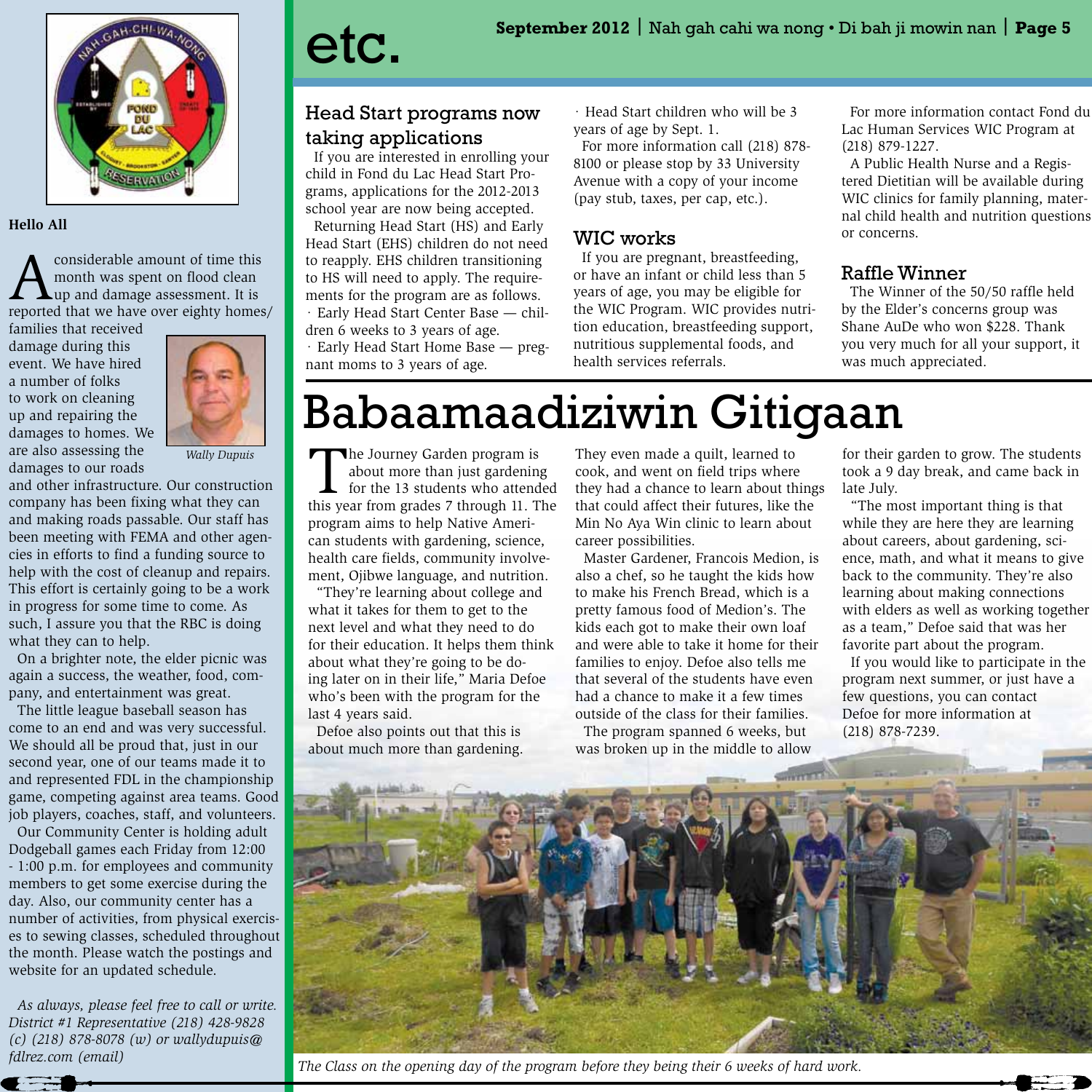## etc.

# The Third-Annual Lax-4-Life Camp

### **By Lieutenant Colonel Stephen M. Burggraff**

 As the commander of the Recruiting and Retention Battalion for the Minnesota National Guard I have had the opportunity to work with numerous communities around this great state. In late July, we were able to participate in one of our most unique ventures yet. The Minnesota Army National Guard, in partnership with the National Lacrosse League's Minnesota Swarm and the Fond du Lac Band participated in the thirdannual Lax-4-Life Camp. This five-day, four-night lacrosse

camp for Native American youth took place on July 23-27.

 Soldiers from the neighboring armory in Cloquet and our Recruiting and Retention Battalion in Roseville helped staff the Lax-4-Life Camp. We provided a climbing wall, an inflatable obstacle course as well as classroom sessions on setting goals, tobacco use, resiliency, risk reduction, and suicide prevention. Of course, the soldiers jumped in at every opportunity to play lacrosse with the campers.

 The Lax-4-Life camp helped young players develop their stick skills and learn offensive and defensive strategies from Minnesota Swarm players, coaches, and staff members from various lacrosse organizations across the state. Founded in 2010, Lax-4-Life's mission is to preserve the heritage of the Native American ancestral game and help restore the tradition of lacrosse to tribal communities. But this camp is much more than that.

 Assistant coach for the Minnesota Swarm, Aime Caines, said it best, "It's not just a lacrosse camp, it's a life camp."

 The Minnesota National Guard is a strong supporter of diversity and we believe that capitalizing

on the best each person has to offer starts with empowering today's youth with opportunity, tools and support necessary for personal development and growth.

 This partnership supports one of the Minnesota Adjutant General's priorities of diversifying our force, promoting an environment that truly represents the demographics of the communities in which we serve and those soldiers whom we lead. The camp also provided us the opportunity to share our holistic training strategy of resiliency, risk reduction and suicide prevention with the attending

youth.

 We have armories in 63 communities throughout the state. In order to foster relationships with the communities in which our citizen-soldiers live and work we must take an active role. We had the opportunity last month to have a positive influence in the community of Cloquet by being part of the weeklong Lax-4-Life lacrosse camp.

 I would like to say thank you to the Fond du Lac Reservation and the Minnesota Swarm for allowing us the opportunity to partner the third annual Lax-4- Life lacrosse camp.

### 2012-2013 Energy Assistance

 Applications for Minnesota Energy Assistance will be mailed out by the state in early Sept. Applications for clients who did not receive one, or people interested in applying for the 2013 heating season will be available after Sept. 17 at the FDL Energy Assistance Office.

 Along with the application, clients need to submit income verification for all household members with income for three months prior to the month the application's signature date. Income includes wages, unemployment, social security benefits, per-capita payments, pension and several other sources. Applicants should also submit a copy of an earlier heating and electric bill. Applications mailed by the state come with preprinted household information. Please check the application to make sure that the information is accurate.

 Due to possible funding shortages, it is important that clients

 $\leftarrow$ 

get their application in early. Don't wait until you run out of fuel. If you have questions regarding the program or the requirements, feel free to contact Joan (218)878-2658 or Tammy (218) 878-2603 at FDL EAP. Applicants who live in the Duluth area should contact AEOA (800) 662-5711. Applicants who live in the Lakes and Pines service area should contact (800) 832-6082. Douglas County applicants contact (715) 395-1304.

### FDL Tribal Court general notice to creditors

 Notice is given that probate proceedings are pending in the Fond du Lac Tribal Court regarding the estate of Jay Edward Smith, Sr.

 Any claims against the abovereferenced estate must be filed on or before December 7, 2012 or the claims will be barred. All claims must be presented filed with the Tribal Court and provided to the Personal Representative by the deadline in order

to be considered.

 The address of the personal representative of the estate is: Charles Michael Smith 4503 Twin Lakes Drive Brookston, Minnesota 55711

 The address of the Tribal Court is: Fond du Lac Band of Lake Superior Chippewa Tribal Court 1720 Big Lake Road Cloquet, MN 55720.

### Updated information request

 The Minnesota Chippewa Tribe is requesting Band member's to update their current address for any future distributions or mailings. It is very important to keep your address updated with the MCT. Send your updates to Minnesota Chippewa Tribe Attn: Tribal Operations P.O. Box 217 Cass Lake, MN 56633 or call at (218) 335-8581.

### FDL Spiritual Run

 Miigwech Niibowaa to everyone who made the FDL Spiritual Run a success. Rox D, Francois

M, Olivia, Jim D, Chally and Henry, Jackson, Edye H, Jeff and Sherry, Jason T, Christal M, Tasha S, Nashay B, Butch M, Elise C, and Bunny J plus 14 FDL kids all together ran about 45 miles on Aug. 4. This team ran on positive energy and prayers to raise our community up through healthy activity. Miigwech to the RBC, each community center (Bear, Roberta, Brenda and crew), Anna F, Mashkawisen (Jim & crew), Transportation (Colleen and Dan), Powwow MC (Frank), and WGZS (JP, Pam and Dan). We can all do so much when we work together. Congratulations and Miigweches all around.

### Home loan and first-time buyer help

 The Minnesota Chippewa Tribe Finance Corporation will be taking home loan applications at the FDL Government Center, RBC Chambers from 8 to 10 a.m. on Sept. 13. The Minnesota Chippewa

Tribe Finance Corporation will also be hosting two first-time homebuyer education classes. They will be from 8:30 a.m. to 4:30 p.m. Sept. 22, and Oct. 20. The class will be located in the MCT Building, Cass Lake, Minn. If you are interested in applying for a mortgage loan or have questions, contact Cindy Beaulieu at (218) 335-8582 extension 150 or cbeaulieu@mnchippewatribe.org

### AVANCE Parent Program now in its second year

 The AVANCE Staff, JP Rennquist, Home Visitor/ Toy Maker; Jennifer Tibbetts, Teacher; Jenny Opland, Teacher Assistant; Tim Bouvine, Bus Driver; and Betty Anderson, Parent Educator/Coordinator are all on board for our second year as a supportive parenting skill building program.

 We are excited about the high count of families that are joining us each week for 3 hours to learn about their child's

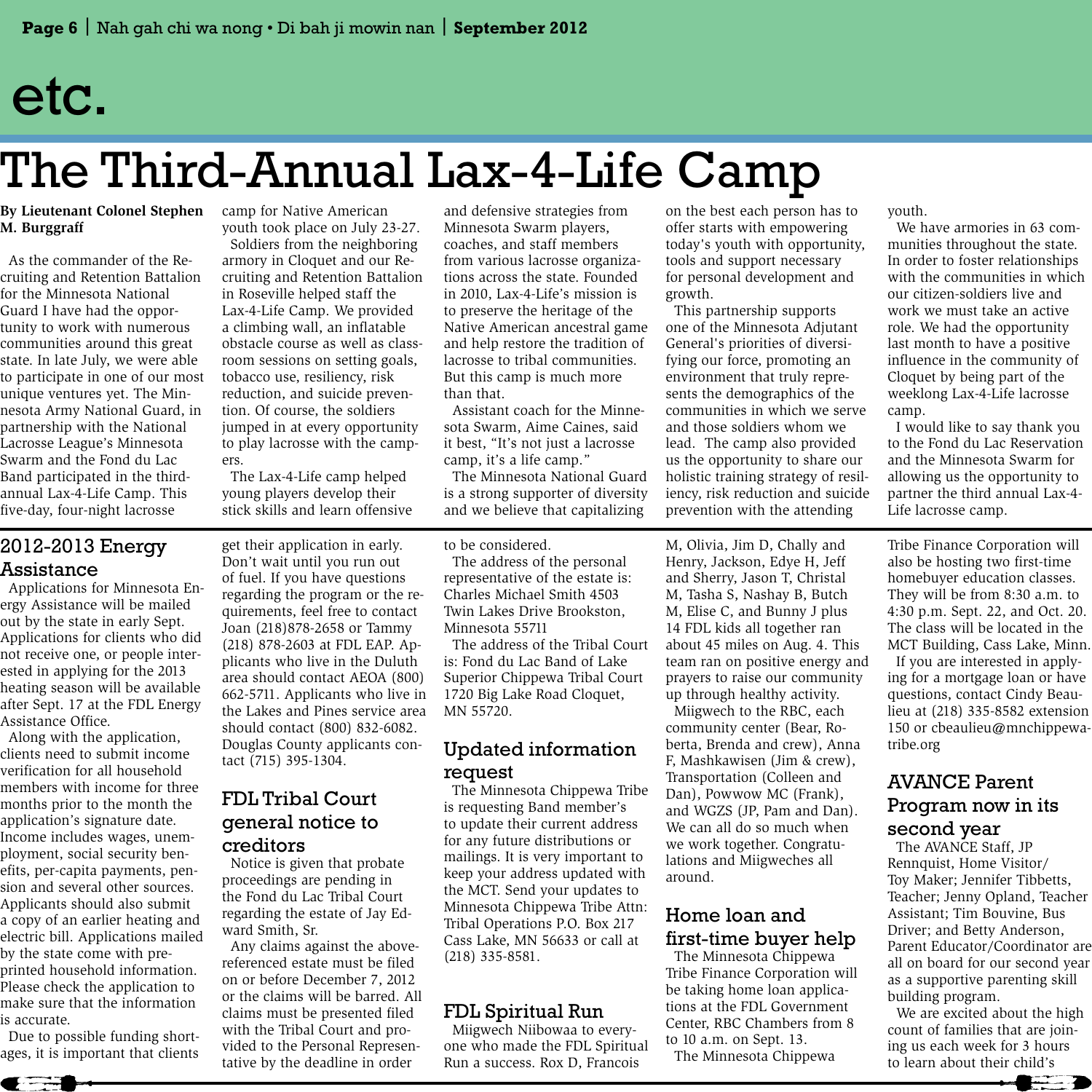development stages during their first 3 years. AVANCE Parent Program allows families many opportunities to meet other parents, take part in presentations as speakers talk about issues they are interested in, or join the field trips planned throughout the year.

 Parents also make toys for their children to take home and enjoy with them. Parents completing the full 9 month session see their accomplishments and hard work rewarded as they receive their Graduation Completion Certificates at the Graduation Ceremony in May. If you are interested in finding out more, please contact Betty Anderson, (218) 878-8121 or e-mail bettyanderson@fdlrez.com.

### Wisdom Steps activities in September

 The 9th Annual Wisdom Steps Golf Tournament will be held on Friday Sept. 7, 2012 at the

Black Bear Golf Course. Registration is at 9:00 a.m. and Shot Gun start at 10:00 a.m. Registration includes use of an electric cart, casino dollars, a value gift bag, and BBQ lunch. On site we will be having a silent auction and raffle. Social hour is at 2:00 p.m. with an awards ceremony and winners of the silent auction announced. Please send your registrations in to Shauna Fourstar at the Minnesota Chippewa Tribe as soon as possible. Forms with registration information are available at the Tribal Center, Duluth CAIR building or your local Wisdom Steps board members.

 Fond du Lac's Health Fair was held Aug. 23rd and this year Wisdom Steps had a table presentation along with giveaway items. We hope to make this an annual event also.

 Our monthly meeting for Sept. will be cancelled as many elders will be at the NICOA conference.

Please remember that your

steps and health information for the 2013 conference eligibility should be tallied from Jan. through Dec. 2012. The information doesn't need to be turned in to your local WS rep until Feb. of 2013.

### Fatal crashes involve drivers at twice the legal limit

 A statewide DWI enforcement campaign runs Aug. 17 – Sept. 3, and its relevance is underscored by 2011 statistics showing 68 percent of deaths in drunk driving crashes involved drivers that had alcohol concentrations twice the 0.08 legal limit.

 The Drive Sober or Get Pulled Over enforcement campaign is coordinated by the Minnesota Department of Public Safety (DPS) Office of Traffic Safety, and is also being conducted nationally.

**Minnesota Drunk Driving Facts** 

 During the past five years, 2007–2011, 651 people were killed in Minnesota drunk driving crashes, accounting for one-third of the state's 2,165 total road deaths: 2011 — 111; 2010 — 121; 2009 — 112; 2008 — 137; 2007 — 170. Officials say the 34 percent reduction in drunk driving deaths from five years ago points to motorist making smart plans for a sober ride and the effectiveness of enhanced enforcement and education campaigns.

 In 2011, 29,257 motorists were arrested for DWI, the average alcohol-concentration of an offender was 0.16. One in seven Minnesota drivers have a DWI on record.

#### **The Consequences of a DWI**

 A DWI offense can result in loss of license for up to a year, thousands in costs and possible jail time.

 Repeat DWI offenders, as well as first-time offenders arrested at 0.16 and above alcoholconcentration level must use

ignition interlock in order to regain legal driving privileges, or face at least one year without a driver's license. Offenders with three or more offenses are required to use interlock for three to six years, or they will never regain driving privileges. Each year in Minnesota, 40 percent of the alcohol-related traffic deaths involve repeat offenders.

#### **Tips to Prevent Drunk Driving**

 Plan for a safe ride — designate a sober driver, use public transportation, or stay at the location of the celebration. Let family/friends know you are available to offer a safe ride home.

 Buckle up and wear protective motorcycle gear — the best defenses against a drunk driver. Report drunk driving — call 911 when witnessing impaired driving behavior. Be prepared to provide location, license plate number and observed dangerous behavior.

# **B** Health News

### Elder Fall Awareness Day

#### **By KaRee Lockling,**  *Injury Prevention*

Sept. 22, is this year's<br>Elder Fall Awareness<br>Each year, one in ever Elder Fall Awareness Day. Each year, one in every three adults age 65 and older falls. Falls can cause moderate to severe injuries, such as hip fractures and head traumas. They can also increase the risk of early death or permanent placement outside the home. Fortunately, falls are a preventable public health problem.

**How big is the problem?**

 $\leftarrow$ 

• One out of three adults age 65 and older fall each year, but less than half talk to their health care provider about it.

- Falls are the leading cause of injury death among adults 65 or older. They are also the most common cause of nonfatal injuries and hospital admissions for trauma.
- 20% to 30% of people who fall suffer moderate to severe injuries such as lacerations, hip fractures, and head traumas. These injuries make it hard to get around or live independently, and increase the risk of early death.
- Many older adults who fall, even if they are not injured, develop a fear of falling. This fear may cause them to limit their activities leading to reduced mobility and loss of

physical fitness, which in turn increases their actual risk of falling.

#### **How can older adults prevent falls?**

- Exercise regularly. It is important that the exercises focus on increasing leg strength and improving balance. Tai Chi programs are especially good to work on leg strength and balance.
- Ask the doctor or pharmacist to review prescription and over-the-counter medicines to identify side effects or interactions such as dizziness or drowsiness.
- Schedule an eye exam at least once a year and purchase

new eyeglasses to maximize their vision as directed by the optometrist. Consider a pair of eyeglasses with single vision distance lenses for some activities such as walking outside.

• Reduce falls in the home by adding grab bars inside and outside the tub, shower, and next to the toilet, installing stair rails, and improving the lights in the home.

 The Fond du Lac fall prevention program, **A Matter of Balance,** will begin a new course intended to improve activity levels among older adults. The program consists of eight 2 hour classes instructed

by trained coaches. Throughout the month of September, public health nursing staff will present key information about this preventable risk elder's face at each community center. The new class begins Sept. 27 and runs thru Nov. 15 at the Cloquet community Center Thursdays from 10:00 a.m. – 12:00 p.m. in the community room. A light snack will be provided to participants.

 If you are interested in the program please call KaRee at (218) 878-2126.

*Sources: CDC/elder fall prevention and the National Council on Aging.* 

 $\blacksquare$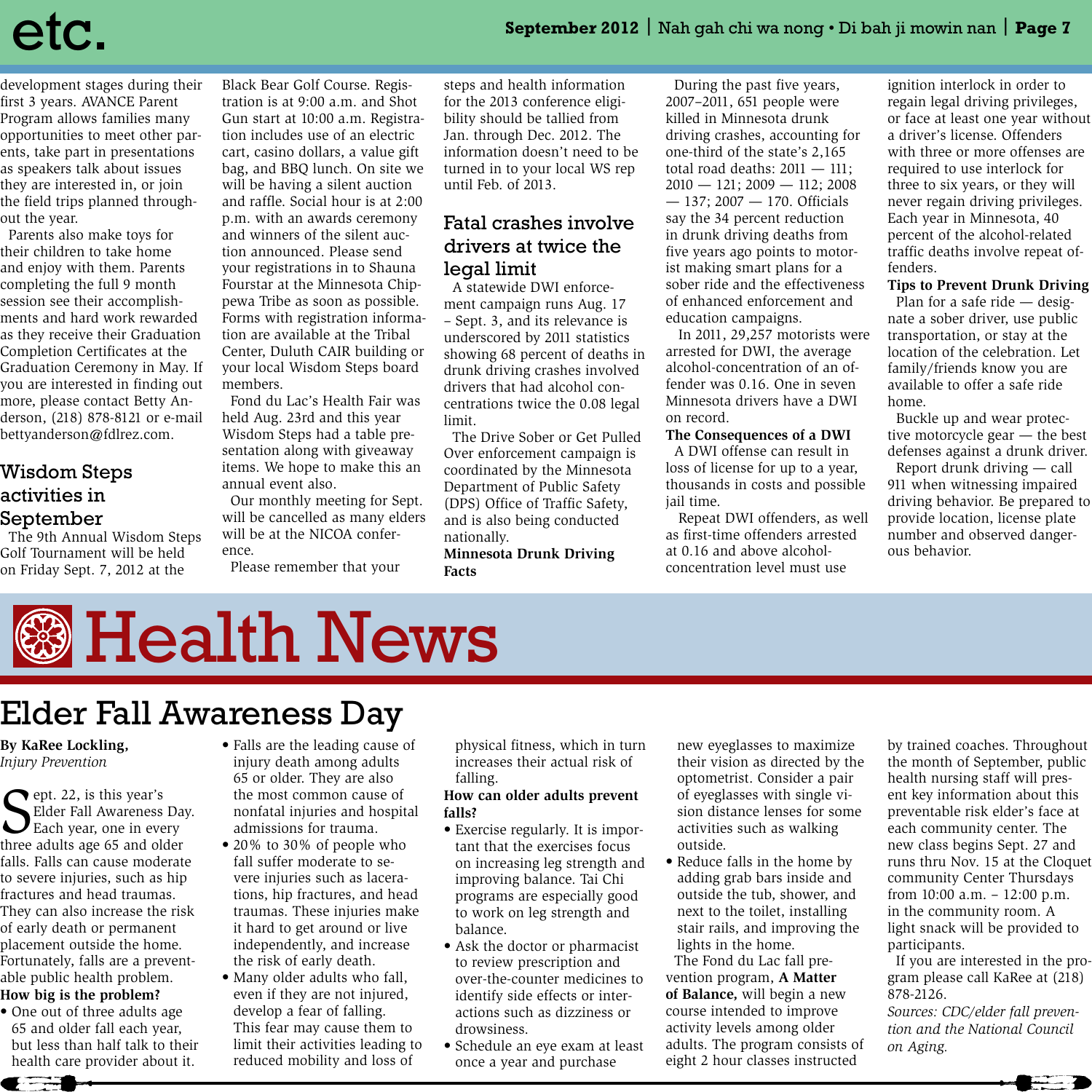# Page 8 | Nah gah chi wa nong • Di bah ji mowin nan | September 2012 **Gegard Health News**

### The Buzz About West Nile Virus

**By Celeste Nelson RN PHN,**  *FDL Reservation Public Health Nursing Department*

West Nile Virus (WNV)<br>spread by infected<br>mosquitoes, It is a seasonal is an illness usually spread by infected mosquitoes. It is a seasonal virus that occurs in the summer and fall. Due to the mild winter and warm summer, there is an abundance of mosquitoes.

 There are various ways that West Nile Virus is spread. Mosquitoes become infected by feeding on infected birds. The mosquito then spreads WNV to humans and other animals. In a very small number of cases, WNV has been spread through blood transfusions, organ transplants, breastfeeding, and during pregnancy from mother to baby. WNV is not spread through touching or kissing.

Nile Virus involves preventing mosquito bites. This can be done in the following ways:

- When outdoors, use insect repellents containing an EPA-registered insect repellent. Follow the directions on the package. The American Academy of Pediatrics states that all family members over the age of two months of age can use products containing DEET with concentrations up to 30%.
- Wear long sleeve shirts and pants.
- Avoid outdoor activity during peak mosquito feeding times, such as early morning and evening.
- Remove mosquito breeding containers such as flower pots, buckets, tires, and barrels. Change the water in pet dishes and replace the water in bird baths weekly. Drill holes in tire swings so water drains out.

Keep children's pools empty and on their sides when they aren't being used.

 West Nile Virus can be a serious illness. Eighty percent of people who are infected with it have no symptoms. Up to twenty percent of those who become infected will have symptoms that include fever, headache, body aches, nausea, and vomiting. Symptoms may also include swollen lymph nodes or a skin rash on the chest, stomach, and back. They can last for a few days up to several weeks. According to the Centers for Disease Control, about one in 150 people will develop more serious symptoms such as high fever, headache, neck stiffness, disorientation, coma, seizures, muscle weakness, vision loss, and paralysis. These symptoms may be long-lasting and become permanent.

 The risk of getting ill from WNV is higher for certain groups of people:

- People over age 50 are more likely to develop serious symptoms (such as high fever, weakness, stiff neck, etc.) and should try especially hard to avoid mosquito bites.
- People who are outside frequently are at higher risk. Whether you spend time outside for work or play, be sure to avoid mosquito bites.
- Risk through medical procedures is very low. All donated blood is checked for WNV before being used.

 Pregnancy and nursing do not increase risk of becoming infected with WNV.

 If you are ill and think you have West Nile Virus, what should you do? The milder form will usually improve on its own. If your symptoms are more

severe, such as unusually severe headaches or confusion, seek medical attention immediately. This usually requires hospitalization. Pregnant women and nursing mothers with possible WNV should contact their health care provider.

 Currently in Minnesota, there are 13 confirmed human cases of West Nile Virus in ten counties. There have been four confirmed blood donor cases in three counties in the state. One of the confirmed human cases has been in St. Louis County. There have been no cases in Carlton County.

 *Information gathered from the following sources: American Mosquito Control Association amca@mosquito.org, Centers for Disease Control www.cdc.gov, and Minnesota Department of Health www.health.state.mn.us*

### September is Childhood Cancer Awareness month

**By Kara Stoneburner RDLD,**  *Public Health Dietitian*

Avoiding the spread of West

Children can get cancer.<br>
Childhood cancers usu-<br>
ally occur suddenly with-<br>
out early symptoms and they Childhood cancers usuout early symptoms and they have a high cure rate. Cancer affects about 14 of every 100,000 children in the United States. The most common types are leukemia, brain cancer/other nervous system tumors, kidney, and lymphoma. In most cases, childhood cancers arise from changes in the genes of growing cells in the body. The changes are random and unpredictable. Research studies are being done to determine if environmental factors (pesticides, solvents or other chemicals, prenatal exposure, etc.) increase the incidence of childhood cancers. Currently, there is not strong evidence to support this.

 Often, a cancer diagnosis in a child is a lengthy process as symptoms mimic common childhood conditions and infections. Once diagnosed, the child should see a doctor that specializes in pediatric oncology (treatment of childhood cancer) and a cancer treatment team. Treatment could include chemotherapy, radiation, and surgery. Up to 70% of all children with cancer can be cured.

 As cancer cells grow, they demand more of the body's nutrition. Cancer can reduce a child's strength, destroy organs and bones, and weaken the body's defenses against other illnesses. Nutrition is very important when a child has cancer. A child with cancer will have different needs than a healthy child. The treatments and possible side effects can affect a child's appetite, toler-

ance to foods, and their body's ability to use nutrients. Eating right may help a child with cancer tolerate treatment and side effects better, heal and recover faster, have less risk of infections, have more strength and energy, keep up their weight, maintain growth and development, sleep better, and feel better.

 The cancer treatment team, which should include a dietitian, can develop a plan that is appropriate for each child. The child will need protein to help grow and repair tissues, maintain skin, blood cells, and the immune system. Protein is also needed for normal growth and development.

 Carbohydrates give the body fuel for energy. The amount a child needs varies. Carbohydrates also provide vitamins, minerals, and fiber. Sugary

foods and drinks will provide some carbohydrates, but very few other nutrients.

 Another source of energy for the body is fat. Fats also can store energy, insulate body tissues, and help transport some vitamins through the blood. Healthier fats are the monounsaturated fats and the polyunsaturated fats, which can be found in olive, canola, safflower, corn, and flaxseed oils and seafood.

 Water is essential to all cells. It is easy for a sick child to become dehydrated. Offering water between meals is one way to increase a child's fluid intake.

 Occasionally, a doctor may prescribe a multivitamin supplement to help achieve the necessary requirements. Vitamin and mineral supplements should not replace a meal or snack. Always

consult the doctor before offering any supplements to a child. Sometimes, treatment or medications can affect a child's ability to eat or consume enough nutrition. The cancer treatment team can develop a plan to help the child.

 Nutrition after the treatment of cancer is just as important as during. A child's healthy diet should consist of fruits, vegetables, whole grains, protein sources and dairy sources. Helpful resources include: the cancer treatment team, a dietitian, ChooseMyPlate.gov, and the American Cancer Society.

*Resources used for article include: American Cancer Society, National Cancer Institute and KidsHealth.org.*

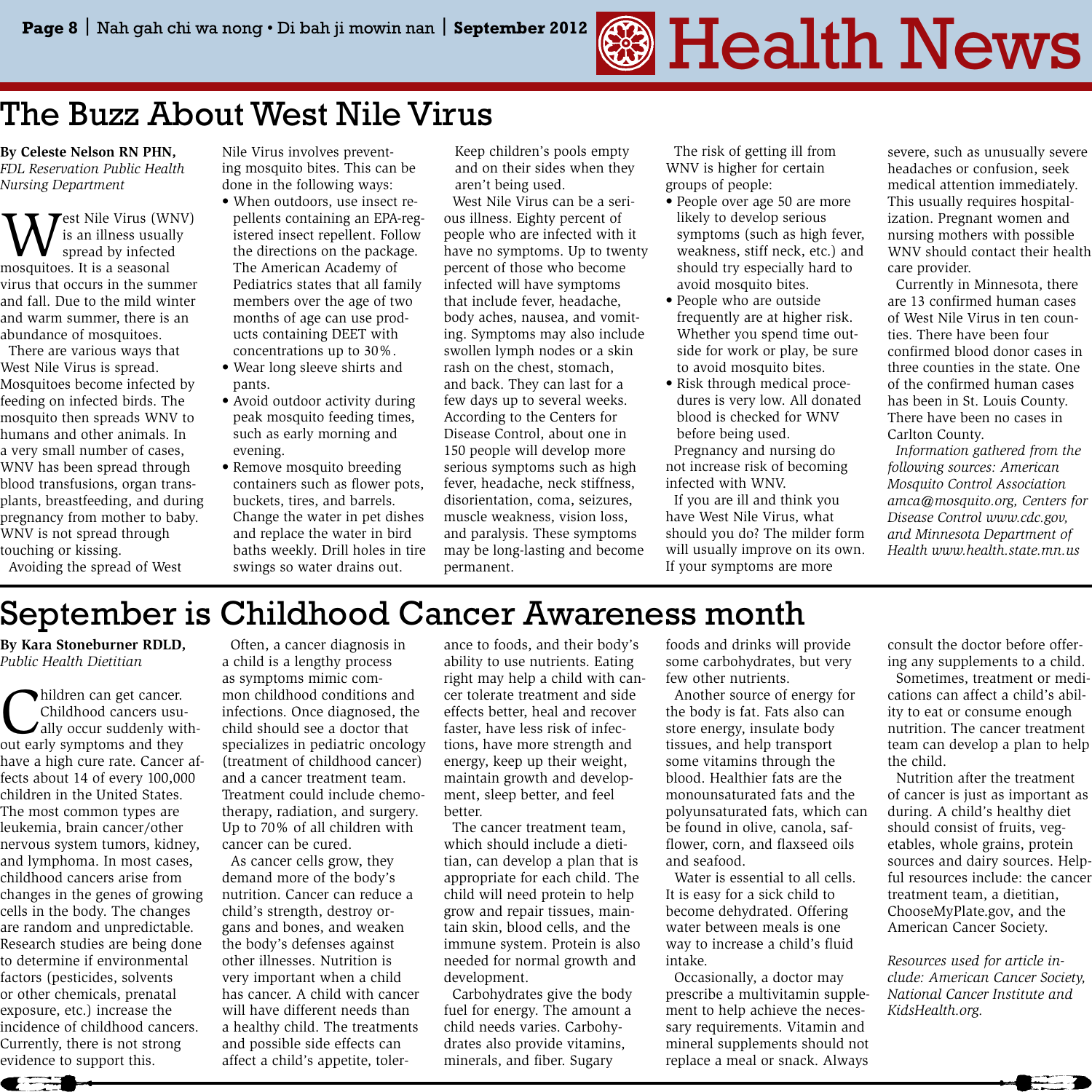# $\blacksquare$  Health  $\texttt{News}$ <sup>September 2012 | Nah gah chi wa nong • Di bah ji mowin nan | Page 9</sup>

### Mistreating depression and anxiety

**By Dan Rogers,**  *Licensed Psychologist, FDL Human Services*

**Depression is when a**<br>
most of the time and on<br> **an ongoing basis** Depression person is very unhappy an ongoing basis. Depression comes in many forms. In 2003 the World Health Organization (WHO) announced that clinical depression is now a world-wide epidemic. WHO also estimated that 20% of all Americans who suffer from depression don't even know they are depressed. Alcohol and street drugs are

not effective treatments for depression or panic attacks. Neither are opioids, cannabis, or synthetics. Most addicts become addicts because they try to numb their emotional pain/ depression with chemicals.

 Trying to get rid of depression, anxiety, flashbacks, and panic attacks with alcohol and drugs always backfires. Since alcohol is a depressant it always makes depression worse. Furthermore,

the depression and anxiety issues always return when the user sobers up. The more depressed one gets the more he/ she wants to drink and the more they drink the more depressed they get, etc. This can get to be a vicious, circular pattern with tragic results.

 Using alcohol and/or street drugs to treat depression often leads to addiction since the depression/emotional pain always comes back later. Chemical addictions usually take a heavy toll on our body which is even more depressing.

 In the course of numbing up depression/pain with heavy alcohol or cannabis use people sometimes have terrible accidents which leave them maimed or in severe physical pain for life, which makes their depression even worse.

 When drunk, people often do things they would never do when sober. These things sometimes land them in jail which makes them even more depressed.

 All the research says that the most effective treatment for depression is counseling and antidepressant medicine together. The second most effective is either of those alone.

 If you are depressed it does not mean you are weak or lack character; it only means you have a biochemical imbalance in your brain which is made worse by frequent alcohol/drug use, if you drink at all.

 The FDL clinic now has a special treatment program for adults with both depression and alcohol/drug problems: Tagwii. Treating both types of disorders at the same time is the most effective way to break the cycle of depression and alcohol abuse. If you are trapped on this merrygo-round and want to get off please call Tagwii, MNAW, or CAIR before you die of an overdose or an accident. Please think of your family.

### Be aware of Pertussis

There have been 5 individuals in the Carlton County area and 36 in St. Louis County diagnosed with pertussis (also called whooping cough) since Jan. 2012. Pertussis is a very contagious respiratory illness caused by a type of bacteria called Bordetella pertussis. People with pertussis usually spread the disease by coughing or sneezing while in close contact with others, who then breathe in the bacteria. Many infants who get pertussis are infected by parents, older siblings, and other caregivers who might not know they have the disease.

 Pertussis may begin with a runny nose, sneezing, mild cough, and possibly a low grade fever. After 1 or 2 weeks, the cough worsens and begins to occur in sudden, uncontrollable bursts. These coughing attacks can end in vomiting and/or a high-pitched whooping noise. Coughing attacks often happen at night and the cough may last up to three months. Although the coughing can last longer than 3 weeks, a person is no longer contagious after the third week.

 In recent years, more cases of pertussis have been reported. Since pertussis may be milder in adults and older children, they can pass on the disease, without knowing, to infants and preschoolers who are at risk for the illness. Pertussis is most dangerous for babies and more than half of infants who get pertussis must be hospitalized. It is important to make sure you, your children, and all caregivers including grandparents, are up to date with vaccinations.

 Most children have been vaccinated for pertussis, however, protection decreases over time. Studies have shown that the immunity from the vaccine decreases after 3-5 years from the last vaccination which is usually given before kindergarten. Therefore, most adolescents and adults are at risk for pertussis.

 A pertussis booster vaccine (Tdap) is available for adolescents and adults and is given with the tetanus-diphtheria booster. Parents of children 10 years and older, and adults (especially if there is an infant under 1 year old in their home) should talk to their health care provider about the Tdap vaccine.

 Along with getting vaccinated, some other things you can do to protect yourself and to prevent infectious diseases are:

- Stay home if you are ill.
- Cover your cough or sneeze with a tissue or your elbow. Throw the tissue away.
- Wash your hands frequently and thoroughly, especially after sneezing, coughing, going to the bathroom, and before you eat or handle food.

• Get plenty of rest, exercise and eat healthy foods. For more information on pertussis you can visit the Minnesota Department of Health's website at www.health.state.mn.us. Questions about pertussis can be directed to your health care provider, the Fond du Lac Public Health Department at (218) 878-3755, or the Minnesota Department of Health at (877) 676-5414.

 $\blacksquare$ 

### FDL Biomonitoring Study: Community Benefits

### **By Rebecca Provost,**

*FDL Biomonitoring Project Manager*

The benefits of the Fond du<br>Lac Community Biomoni-<br>toring go beyond the mea-<br>surement of chemicals in the Lac Community Biomonisurement of chemicals in the body. The interview questions are specific to the FDL community so community members will receive useful information about how people use and enjoy their environment for hunting, fishing, and gathering. Once the biomonitoring test results are available, the FDL community will be better able to envision the future and to protect their environment and way of life. Complete results for the Fond du Lac Community Biomonitoring

study will be available in 2014. The FDL community will also have an opportunity to compare findings from the study to other tribal nation's studies, such as Canada's Assembly of First Nation's outcomes, and to the National Health and Nutrition Examination Survey (NHANES).

 Assembly of First Nations successfully conducted a pilot biomonitoring study in 2010 in two communities followed by a full-scale study in 13 First Nation's communities in 2011-2012. Findings from the full study will be available in 2012-2013. The goal of the First Nations Biomonitoring Initiative is to create baseline data of pollutants that are found in First Nations communities.

 NHANES is a federal program designed to assess the health and nutritional status of adults and children living in the United States. Levels of 212 environmental chemicals are measured in blood and urine as part of NHANES. The purpose is to create baseline data of pollutants in the general U.S. population.

 For more information or questions regarding the Biomonitoring Project please call Becca Provost, Biomonitoring Project Manager at (218) 878-2108, rebeccaprovost@fdlrez.com or Bonnie LaFromboise, Public Health Nurse at (218) 878-2132, bonnielafromboise@fdlrez.com.

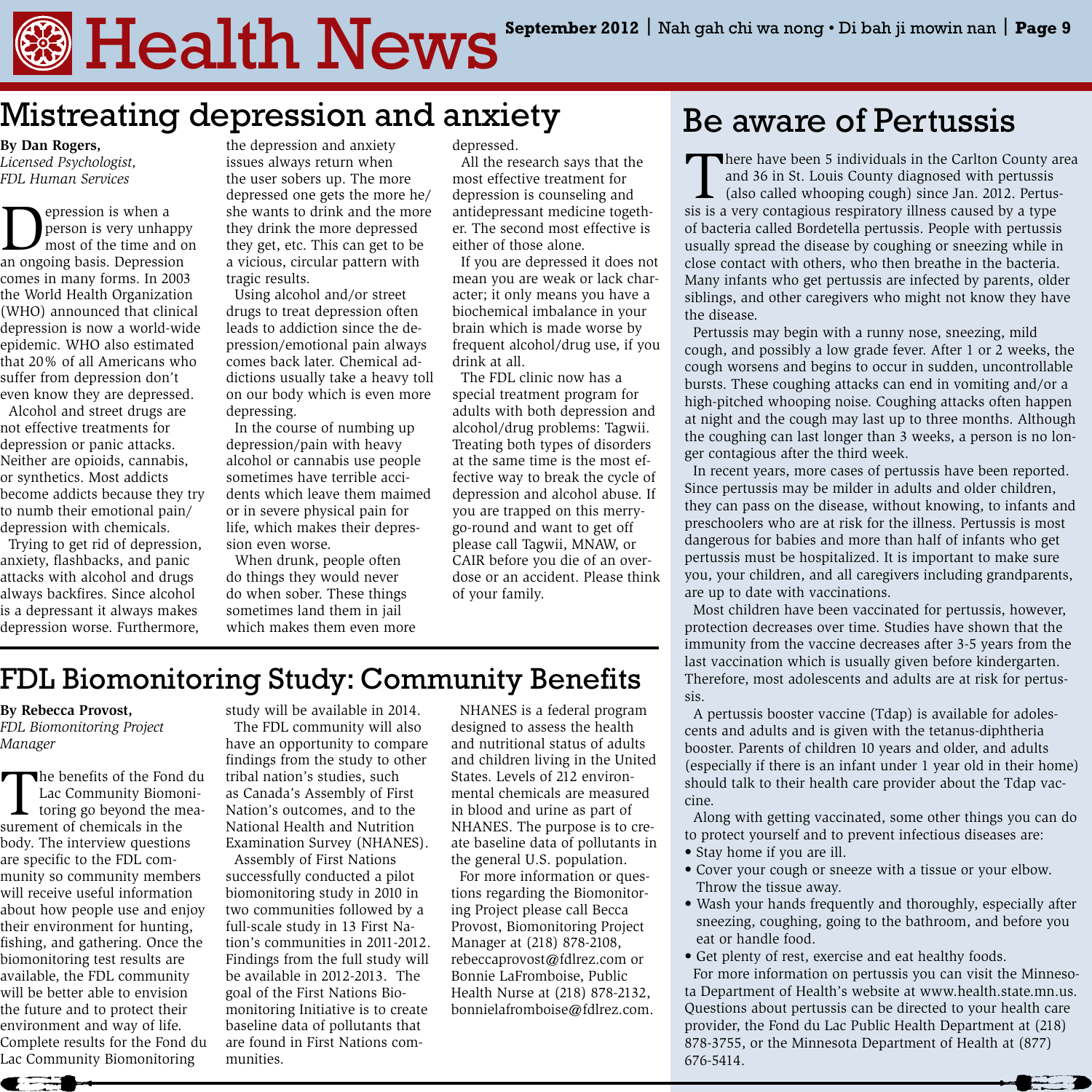## The Mighty Hunter Joseph Charette and Families

**By Christine Carlson**

### **Joseph Chaurette Marries Charlotte Omijakwadokwe**

 On Aug. 23, 1841 Joseph Charette, 34, married Charlotte Omijakwadokwe, 25 both of Fond du Lac. Joseph was baptized the day before his marriage, his birthplace given at Leech Lake.

#### **Joseph Sharette, Sr. and the List of Allottees for the Fond du Lac Band**

 Number 385 of an undated list is Joseph Sharette, Sr. and the Sub-Division of ½ NE ¼ of Section 25 Town 50 and Range 18.

#### **1850 Fond du Lac Census of the Fond du Lac Band**

 Number 53 is Antoine Charette who signed with an X and his family consisted of one man, one woman and two children. Number 70 is Joseph Charette who signed with an X and his family consisted of one man, one woman and two children.

#### **1877 Genelogical Report of the Fond du Lac Band**

 Number 266 is Mijinawehoe is a 35 year old male who signed with an X. He is the son of Gebishkang and of Bitauadanikwe. Next is Cecil Charette who signed with an X and is 30 years old. Their daughter's name is Charlotte who is 18 years old.

 Number 288 is Charlotte Mijinjawe who is a 17 year old female. She is the daughter of Mijinawe and Cecil Charette. Next is Louis LaPrairie who is a 28 year old male who is the son of Joseph LaPrairie.

 Number 315 is Joseph Charette who is a 76 year old male. Next is Omijakwadokwe who is a 56 years old female. She is the wife of Joseph Charette and daughter of Gabekamiga.

 Number 361 is Memiskwange who is a 23 year old male who is the son of Wanishkam and Wiganigijigokwe. His wife is Mary Charette who is a 36 year old female who is the daughter of Joseph Charette. Number 362 is Bebagamishkang who is a 5 year old male who is the son of Memishwange and Mary Charette.

#### **1894 Fond du Lac Census**

 Listed as number 103 and 104 are Joseph Charette Sr. age 99 and Me-zhau-quod-o-quay age 81. Number 105 and 106 are Joseph Charette, Jr. age 56 and Elizabeth age 51.

#### **1895 LaPointe Census**

 Joseph Charette Sr. is listed at age 100 in the 1895 LaPointe Census. His wife's name is not listed so she may have died.

### **Elizabeth Shingoop and Joseph Sharette Jr.**

 Elizabeth (Shingoop) Sharette lived in Fond du Lac all her life and in 1914 was the oldest living native of Duluth. Elizabeth died in March 1914. She and Joseph had one daughter named Angeline (Sharette) January.

 This Charette family lived across the street from where I grew up in the old village of Fond du Lac. My late friend Millie Rushenberg told me many stories about Mrs. Charles January also known as Angeline Charette.

### **Cecelia Frank is Daughter of Joseph Charette Sr. and Omijakwadokwe**

 The Fond du Lac Grave Registration Project lists Cecelia Frank as being born in 1843 and at 80 years old died on Jan. 16, 1923. Cecelia's mother is listed as Caroline

Omijakwadokwe and father as Joseph Charette.

 Cecelia's husband was Joseph Frank who was an Indian policeman. According to the 1880 Census in Barnum, Joseph the farmer and Cecelia had a son named Henry. Joseph Frank also known as Ketagapissa died on Apr. 12, 1909.

#### **Joseph Sharette worked for the Astor Company, was a Mighty Hunter and Describes what Chamber's Grove in the Old Village of Fond du Lac was Like Years Ago.**

 Quotes from the Obituary of Joseph Sharette from the Duluth News Tribune of 2-5-1925:

 *As a young man he served the Jacob Astor company as a courier, transporting supplies for the trading posts in the territory now known as the Arrowhead Country, and farther north by way of the famous Grand Portage trail. Later he worked with surveying crews over the same territory. Because of his long residence at the Head of the Lakes and in the Arrowhead Country he was often consulted on questions of landmarks and boundaries.* 

 *Sharette was a mighty hunter and an unerring follower of dim trails. "I would not hesitate to land from an airplane in the most remote spot in the North country along with Joseph Sharette, with nothing but a knife." declared M.J. Filiatrault, West Duluth business man, who has hunted and fished with Sharette in the North woods for thirty-five years. "We would come out fat, well-clothed and well-armed. That's the kind of woodscraft this Indian had."* 

 *Every year, in the trading seasons, he said the flat field now* 

*used each summer by picnic parties was crowded with the tepees of Indians. These trading seasons came twice each year, he said. The first season, usually beginning in May was the spring season in which the Indians bartered away the skins they had collected during the winter. After their two weeks of trading they would pack up their wigwams and soon the field would be deserted—to remain so until the fall when, with the first touches of frost, the red men would appear again. Their canoes would dot the river's banks and the field at night would be bright with the blaze of their camp fires. This season was always the liveliest, said the story teller, and would last longer, the Indians spending sometimes a month at the trading post before returning to the woods for the long winter.*

### **Quote from the book Recollections of Early Days in Duluth**

 *The first child born in Duluth after the city attained its name was an Indian named Joe Shurett. His father was a French and Indian halfbreeed voyageur from Quebec, where the fur companies got their crews for their yearly excursions into the trapping country. He was employed by the Hudson Bay Company. Joe's mother was a full blooded Chippewa.* 

 *The family lived near Fond du Lac, where Joe was born. However, Fond du Lac was not then a part of Duluth. It was officially recognized by the government for a number of years as a post office and was an Indian trading post for some years before Duluth got on the map at all.*



*Joseph Ora January, Joseph Sharette, Elizabeth (Shingoop) Sharette, Cecelia (Sharette) Mrs. Louis LaPrairie, Angeline (Sharette) January about 1910. Photo courtesy of the late Millie (Rushenberg) Behning.*

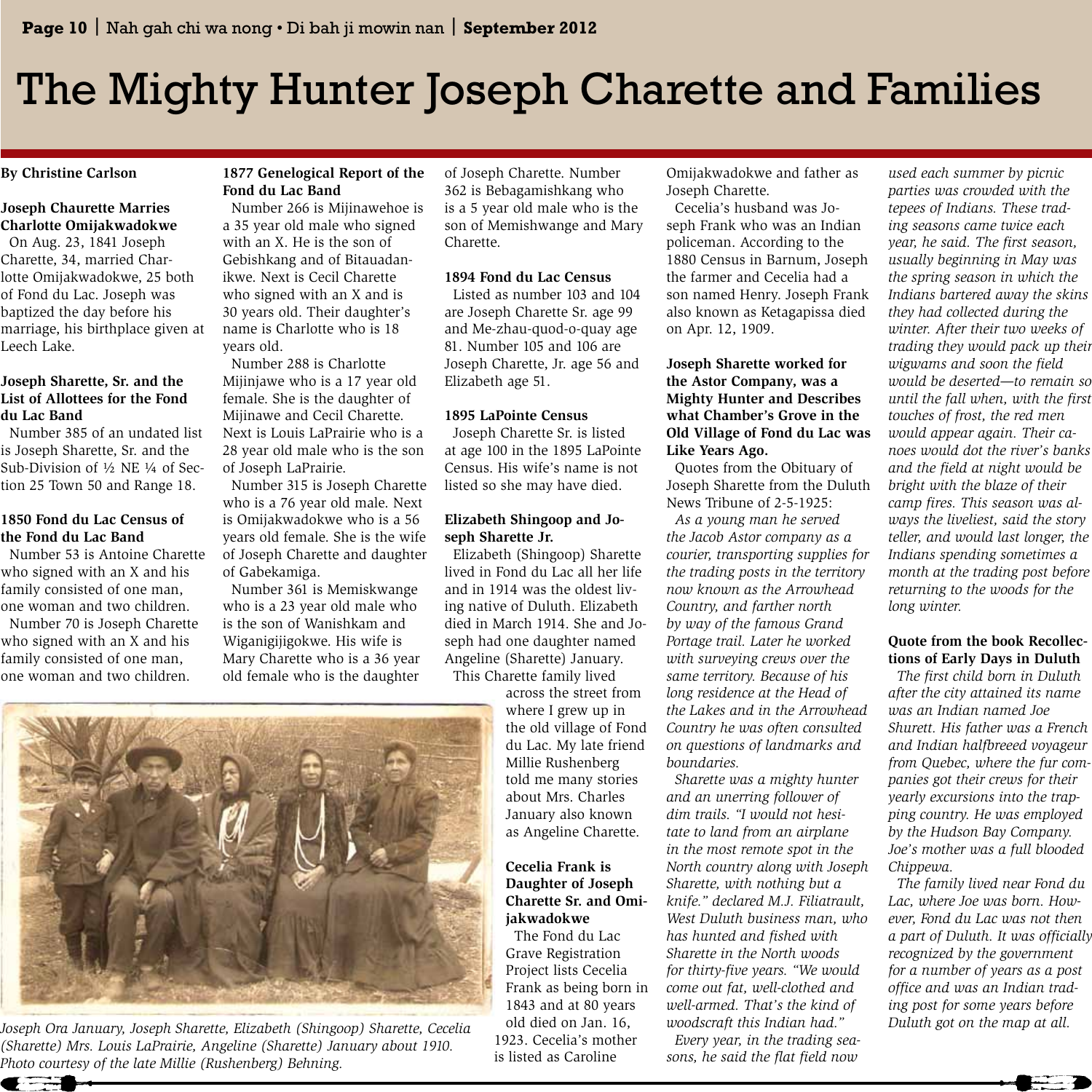# FDI Law Enforcement news

### The following is a summary of about one month of select police reports.

- July 15 Report of domestic disturbance at Black Bear Casino, one party brought to jail
- July 15 Traffic stop by Mash Pow wow grounds, looking for a runaway juvenile, located the juvenile
- July 16 Traffic stop on Hwy 210, driver warned for faulty headlight
- July 16 Traffic stop on Reservation Rd, driver warned for speeding

*Indians bartered away the skins* 

*a part of Duluth. It was officially* 

- •July 17 Report of domestic disturbance in the compound, one party left for the night *trading they would pack up their*
- July 17 Traffic stop on Hwy 2, driver cited for speeding *would be deserted—to remain so* 
	- July 18 Report of gas drive-off from gas and grocery for \$76.21
- July 18 Assisted Cloquet Officer with domestic disturbance on Larch St *noes would dot the river's banks* 
	- July 19 Traffic stop on Big Lake Rd, driver cited for speeding
	- July 19 Vehicle on side of the Hwy 210, vehicle ran out of gas had someone bringing gas to car
- July 20 Report of gas drive-off at gas and grocery for \$20.00 *month at the trading post before* 
	- July 20 Traffic stop on Hwy 2, driver cited for speeding
	- July 21 Traffic stop on Hwy 210, driver cited for speeding
	- July 21 Traffic stop on Big Lake Rd, driver warned for speeding
- July 22 Assisted Floodwood Police in locating a vehicle involved in gas drive-off, located the vehicle and they paid for their gas.
- July 22 Report of intoxicated male knocking on door on Ridge Rd, located male and brought home
- July 23 K9 demonstration at Veterans Park for Sappi employees
- July 23 Traffic stop on Hwy 2, driver arrested for warrants
- July 24 Traffic stop on Brookston Rd, driver cited for speeding
- July 24 Traffic stop on Hwy 210, driver warned for driving conduct
- July 25 Report of assault at Supportive Housing
- July 25 Traffic stop on Hwy 210, driver cited for speeding
- July 26 Report of fight in the compound
- July 26 Report of door kicked in at Supportive Housing
- July 27 Traffic stop on Hwy 210, driver cited for speeding
- July 27 Traffic stop on Trettel Lane, 2 underage drinkers cited
- July 28 Traffic stop on Brevator Rd, driver warned for littering
- July 28 Traffic stop on Cary Rd, driver warned for driving conduct
- July 29 Traffic stop on Church Rd, driver arrested for DWI
- July 29 Traffic stop on Big Lake Rd, driver arrested for DWI and open bottle
- July 30 Report of 2 vehicle accident, one left the scene, located the vehicle and arrested driver for DWI and leaving the scene of accident
- July 30 Traffic stop on Big Lake Rd, driver and passenger arrested for possession of meth
- July 30 Traffic stop on Moorhead Rd, driver cited for speeding
- July 31 Located a male laying on the road, brought the male home
- July 31 Traffic stop on Hwy 2, driver warned for speeding
- Aug 1 Report of burglary at the Lounge on Big Lake, located person and brought to jail
- Aug 1 Traffic stop on Big Lake Rd, driver arrested for disorderly conduct
- Aug 2 Report of fight in the compound, one brought to hospital to get checked out
- Aug 2 Report of gas drive-off at gas and grocery for \$5.00
- Aug 3 Report of vehicles gone through on River Rd, located the juveniles and arrested and brought to AJC. Located the items
- Aug 3 Report of building being shot, located bullets, damage done to a vehicle and building
- Aug 4 Report of male lying in the middle of road, located male and brought to a friend's place
- Aug 4 Report of domestic assault in the compound, one brought to jail
- Aug 5 Report of male out of control, once on scene he was brought to jail for disorderly conduct
- Aug 5 Traffic stop on Hwy 210, driver cited for speeding and no insurance
- Aug 6 Traffic stop on Moorhead Rd, driver arrested for 2nd degree DWI and child endangerment, driving after suspension (DAS), no child restraints, and no insurance
- Aug 6 Report of male on bath salts and out of control, located male and brought to jail
- Aug 7 Report of underage drinkers at Black Bear Casino, one person cited
- Aug 7 Traffic stop on Airport Rd, driver cited for no driver's license, no insurance, and no registration
- Aug 8 Traffic stop on Twin Lakes Dr, driver cited for speeding
- Aug 8 Report of domestic assault in the compound, one arrested
- Aug 9 Report of fight on Stand Rd, located vehicle and arrested driver for DWI
- Aug 9 Report of gas drive-off at gas and grocery
- Aug 10 Report of gas drive-off at gas and grocery for \$85.00
- Aug 10 Assisted with a medical emergency on Trettel Lane
- Aug 11 Report of possible fight in compound, once officers showed up, everyone left
- Aug 11 Traffic stop on Hwy 2, driver warned for driving conduct
- Aug 12 Report of domestic assault, parties separated for the night
- Aug 12 Traffic stop on Hwy 31, driver cited for speeding
- Aug 13 Report of windows broken at Supportive Housing
- Aug 13 Report of kids knocking on windows in the compound
- Aug 14 Traffic stop on Big Lake Rd, driver cited for speeding
- Aug 14 Traffic stop on Hwy 2, driver cited for no insurance

### Legal notice

The following is a list of Band members who have monies in trust with the Fond du Lac Band. We are requesting the Band member, or his/her heirs, if the Band member is deceased, contact the Fond du Lac Legal Affairs Office at 218-878-2632 or toll-free at 1-800-365- 1613, to assist the Band in distributing the trust monies. Unless a personal data form or heirship application has been filed with this office within one year of this notice, the identified funds will revert back to the Fond du Lac Band. The one year period commences with the first publication.

### **BAND MEMBERS WITH UNCLAIMED PER CAPITA ACCOUNTS:**

AMMESMAKI, Beverly ANKERSTROM, Arthur "Skip" BANKS, Robert BARNEY, Derrick Sr. BARNEY, Frances BEGAY, Raymond Sr. BOYER, John CAMPBELL, Patricia CICHY, Gerard

CICHY, Leslie COPA, Hope CROWE, Gary DEFOE, Charles DEFOE, Richard GLASGOW, Edith GREENSKY, Charles GREENSKY, Florence HERNANDEZ, Phyllis HERNANDEZ, Sherry HUHN, Cheryl HYLTON, Tina JEFFERSON (Drucker), Mary JONES, William Sr.

JOSEPHSON, Charles KAST, Cheryl LAFAVE, John LAPRAIRIE, Robert LIVINGSTON, Bruce MARTINEAU, David MARZINSKE, Larry OLSON, Daniel G. Sr. OSTROWSKI, Lorraine PALMER, Agnes (aka Agnes Rock) PERALES, Benjamin Jr. PITOSCIA, Donna RAISCH-DAY, David

RITZ, Warren SAVAGE, Maxine SCHULTZ, Charles Michael SCHULTZ, Nicole Diane SHARLOW, Gerald D. SHOFNER, Daniel SMITH, Benjamin W. SMITH, Carl E. STANFORD, Cathy TROTTERCHAUDE, Rex WIESEN, Dale



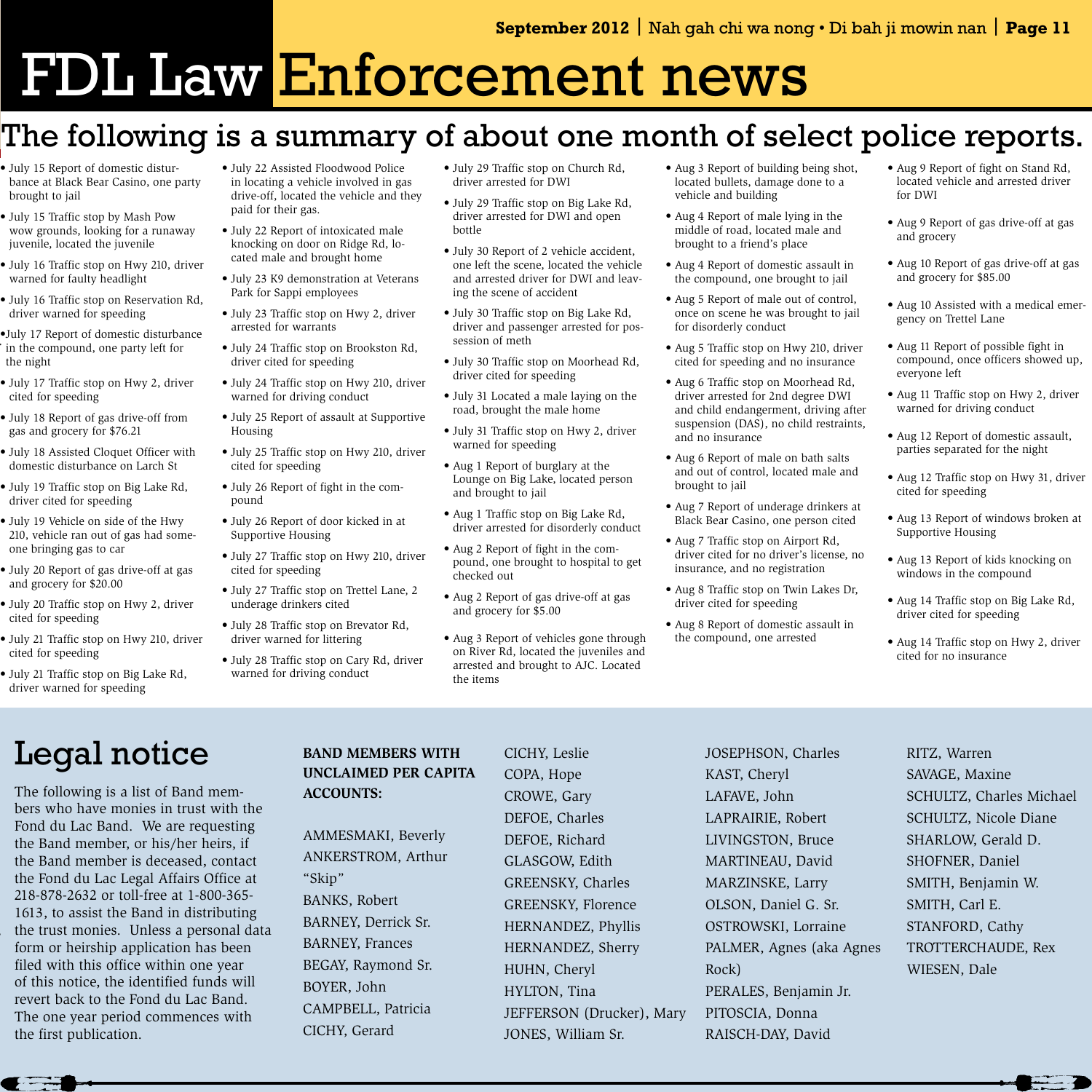# Ashi-niswi giizisoog (Thirteen Moons) *Maatebagaa giizis Manoominikie giizis is the Leaves Changing Colors Moon. Other names for the month* of September are Mandaamini giizis or Corn Moon and Moozo giizis or Moose Moon.

### Demonstration Garden Update

**By Danielle Diver,**  *FDLTCC Extension Garden Coordinator*

S<sub>son</sub> adly, summer is beginning to wind down, and the chilly air will come soon to arrest the growth of our garden plants. At the demonstration garden we have a hoop house that will help to stave off the cold weather for a couple extra weeks of growth and hopefully ripen our tomatoes and watermelons. For those of you who don't have a hoop house, there are some inexpensive things you can do to protect your crops until they are ready to harvest.

 Keep in mind that some garden plants are at least a little

cold tolerant. Crops like kale, cabbage, broccoli, and cauliflower can withstand temperatures as low as 18F. Other plants, like peas, carrots, beets, potatoes, spinach, Swiss chard, lettuce, and onions, can tolerate low temperatures as well (in the range of 30F-50F). The most tender crops include tomatoes, peppers, corn, beans, and melons which need protection when temperatures drop below 50F or so. Protection could be a light-colored, lightweight fabric, like AgriFab or Remay (available from online farm supply companies), or a canvas tarp, or even a bed sheet.

 If you have a raised bed garden, you can add a "low tunnel" to trap heat for a relatively

small cost. The low tunnel frame can be attached to the sides of the raised bed along its length, and a removable clear plastic tarp can be placed over the frame. Plans for low tunnels can be found at www.pvcplans. com. You can outfit the north side of a low tunnel (or a high tunnel or greenhouse) with insulation and/or reflective foil to trap even more heat, and if possible you could incorporate bottles or barrels of water into the design. Cold frames are another season extension option. They are like mini-greenhouses with adjustable glass or plastic lids. You can make your own cold frames using scrap lumber and an old window, or you could buy them from a garden

supply store. The website www. pvcplans.com also has a plan for a large cold frame made of PVC pipe and plastic tarps.

 If you decide not to employ any of these season extension techniques, you should make sure to harvest all of your tender crops before the first frost. Most root crops can handle at least a light frost, while tomatoes, peppers, squash, and other tender plants will be withered and brown by the morning. The arrival of the first frost doesn't necessarily mean an end to the gardening season, though. Last year I was harvesting potatoes almost until Thanksgiving. Also, October is a good time to plant garlic for next year. You can order it from seed suppliers

or try your luck with grocery store garlic. And broad-leaf perennials can typically be planted any time of the year that the soil is workable (evergreens don't always do so well when planted in the late fall), so you can take advantage of clearance sales at the local garden centers and stock your landscape with native edible fruits or other pollinator-supporting native plants. Check the Minnesota Department of Natural Resources website at www.dnr.state. mn.us/gardens/nativeplants for a list of plants native to Minnesota, and check out www. xerces.org to find out what you can do to help native bees and other pollinators.

### Livelihoods, Food, & Climate

**By Dave Wilsey**  *U of MN Extension*

**M** anominike giizis is<br>has brought many<br>surprises and challenges to i upon us in a year that surprises and challenges to food and livelihood systems featuring wild natural resources, not the least of which was the swallowing of the manoomin by the region's lakes and rivers.

 This year began on the tail end of a dry fall and winter with little snow cover. With soil exposed and dry, sugar season came and went quickly as a result of the quick and sustained onset of warm temperatures in late Feb. and March. The syrup producers were hit hardest with

some reporting only a third of typical production.

 Yet abundant rainfall in May and record warm spring temps, literally, gave northern gardeners plenty of reasons for hope. Gardens were in early and crops looked good in mid-June, when epic rains that followed the wet spring flooded out many gardens and commercial crop producers. In the FDL Ojibwe Garden, heavy rainfall underscored the wisdom of the traditional raised bed system, which kept crops above the water and channeled runoff.

 June rains also generated high water levels and flooding that decimated the year's manoomin crop. Fond du Lac's rice lakes

won't be harvested this year, according to natural resource manager Tom Howes, nor will many in the region. A silver lining is that Fond du Lac is taking advantage of the high water levels to help eradicate Pickerelweed, which competes with the rice in many rice lakes and is also intolerant of high water levels.

 June flooding also potentially affected regional fisheries. According to one Minnesota DNR hatchery manager, Mark Gottwald, the effects of the flood on fish populations may not be apparent for a couple of years. Flooding also potentially affects fish habitat, according to SeaGrant educator, Cindy

Hagley.

 Finally, climate patterns affect moose populations. And although there will be a moose hunt in 2012, FDL wildlife biologist, Mike Schrage, says that the population is experiencing a long-term decline and continues to be stressed by the combined effects of a winter warming trend.

 It is beyond doubt that our regional climate is shifting, although much debate still focuses on the causes of change, the likely form of future changes, and the effects of both. Equally certain is the fact that natural resource based livelihood strategies will be substantially influenced by climate patterns,

associated weather episodes, and related factors such as expanding and contracting ranges for insects, plants, and animals. Shifting climate has made significant challenges to those who rely on wild resources for food, exchange, or income. Years like this one highlight vulnerability, but also serve to demonstrate the profound wisdom in strategies that are divers—in products, places, and time. The benefits of such strategies may come to be better appreciated as our regional climate continues to shift, perhaps becoming characterized by sustained wet or dry patterns and short yet dramatic weather events such as wind, rain, and snow.

### **Upcoming Events:**

Sign up to the 13 Moons listserv for the latest information on workshops and events by emailing thirteenmoons@fdlrez.com Don't forget to check us out on Facebook! 13 Moons Ashi niswi giizisoog

*This page addresses culture, ecology, and natural resource management. Thirteen Moons is the Fond du Lac Tribal College Extension Program and is a collaboration of Fond du Lac Tribal and Community College, Fond du Lac Resource Management, and University of Minnesota Extension.*

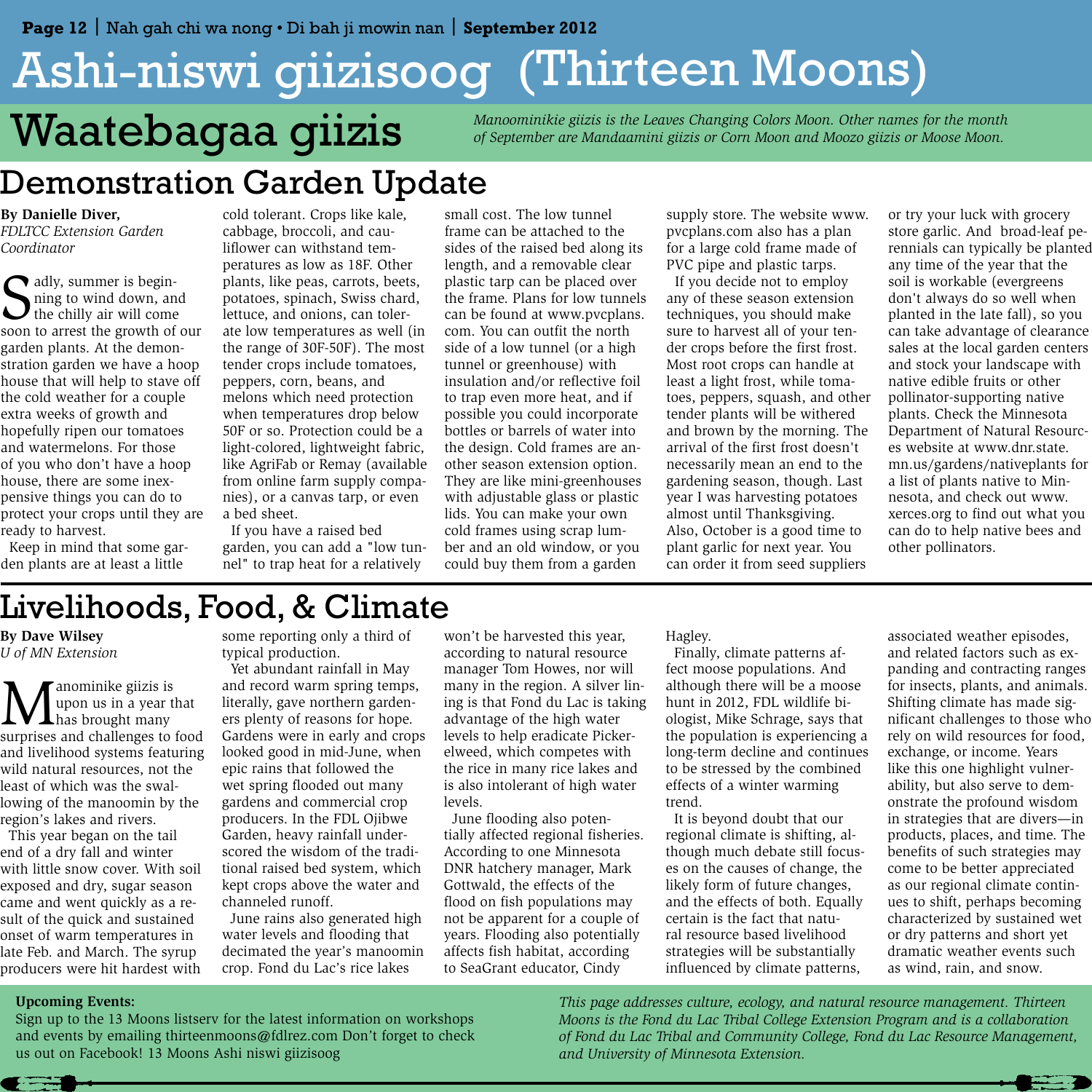# Ashi-niswi giizisoog Ojibwemowin Page

*Ojibwemowin lessons graciously provided by Dave "Niib" Aubid.*

### Manoominikewin AAbajichiganan Ikidowinan

 $\prime$ **Glossary of Wild Rice Harvesting Tools & Terms Abwi [ a/bwi ]** A paddle. **Abwiin [ a/bwiin ]** Two or more paddles.

can take advantage of clearance **Asemaa [ a/ se/maa ]** Tobacco-oftentimes, a traditional offering of manoomin harvesters.

> **Bangisin [ ban/gi/sin ]** It (manoomin) is falling. **Bawa'am [ ba/wa'/am ]**

sales at the local garden centers

someone harvests manoomin knocking it off the rice plant with sweeping , flailing motions

mn.us/gardens/nativeplants for **Binaasin [ bi/naa/sin ]**  It (manoomin) is blown off the rice plant.

> **Bawa'iganaak [ ba/wa'/i/ ga/naak ]**

one of the two hand held wild rice harvesting sticks used in harvesting manoomin. A bawa'iganaak is usually are made from cedar tree wood (giizhikaadag). One bawa'iganaak is used to pull the manoomin close to the jiimaan while the other bawa'iganaak gently knocks

or strokes the manoomin directly into the jiimaan. **Bawa'iganaakoon [ ba/ wa'/i/ga/naa/koon ]** two or more hand held wild rice harvesting sticks used for harvesting manoomin. **Biiminaakwaan [ bii/mi/ naa/kwaan] [ bii/mi/naa/ kwaa nens ]** rope, string **Bootaagan [ boo/taa/gan ]** equipment for threshing manoomin. through friction, threshing separates the parched outer hull (skin) from the manoomin kernel **Dakotep [ da/ko/tep ]** dako carries the Ojibwe language meaning for tying something. duct tape or duck tape **Gaandakii'igan [ gaan/da/kii'/i/gan ] or Gaandakii'iganaak [ gaan/da/kii'/i/ga/naak ]**  a wooden push pole used to propel the jiimaan through the water. traditionally, a gaandakii'igan can be made from cedar or tamarack. Measuring anywhere from 12 to 20 feet in total length, a tra-

ditional gaadikii'iganaak has a wooden fork at one end. **Gaazhitood Manoomin** a wild rice processer. someone who finishes green wild rice.

**Gidasan [ gi/da/san ]** (You) parch (completely dry out) something usually manoomin

**Gidasige [ gi/da/si/ge ]** s/he parches something usually manoomin (wild rice) **Giizhigin [ gii/zhi/gin ]** it is ripe. it .has completed its growth.

**Jiimaan [ jii/maan ]** canoe or generally any watercraft.

when used with the prenoun wiigwaasi- ; the word becomes birchbark canoe = wiigwaasi-jiimaan

**Manoominikaan [ manoominikaan ]**

a wild rice harvesting area that can be a lake or river or flowage. it can also refer to a rice field on the lake or river or flowage. **Mashkimod [ ma/shki/**

**mod ]** A bag. **Mashkimodan [ ma/shki/ mo/dan ]** Two or more bags. **Ingodooshkin** one bag **Niizhooshkin** two bags **Nisooshkin** three bags **Nii'ooshkin** four bags **Naanooshkin** five bags **Mimigoshkan [ mi mi go shkan ]** (You) thresh the manoomin with your mocassined feet

**Nooshkaachige [ noo/ shkaa/chi/ge ]**s/he winnows the manoomin.

**Nooshkaatoon [ noo/ shkaa/toon ]** (You) winnow it! Remove the chaff from the wild rice by fanning it within a birch bark container known as a nooshkaachinaagan **Manoominike [ ma/noo/ mi/ni/ke ]** someone harvests manoomin

**Manoominikewin Ma/noo/ mi/ni/ke/win**

### Basic Ojibwe Language Pronunciation

 Interact with other Ojibwe speakers of all levels by listening and speaking.

 A standardized spelling system is an important key to proper pronunciation. The most used standardized system is the Double Vowel Orthography (DVO). You may find further information on the DVO (Double Vowel Orthography); within the book called "A Concise Dictionary of Minnesota Ojibwe." Ojibwe pronunciation skills are enhanced through syllable identification.

 Each of the individual seven vowels of the DVO can be a syllable by itself. Long Vowels

| Short Vowels                                                                                                                                                                                                                                                                                  |
|-----------------------------------------------------------------------------------------------------------------------------------------------------------------------------------------------------------------------------------------------------------------------------------------------|
| aa = father                                                                                                                                                                                                                                                                                   |
| $a = about$                                                                                                                                                                                                                                                                                   |
| e = café                                                                                                                                                                                                                                                                                      |
| $i = pin$                                                                                                                                                                                                                                                                                     |
| ii = seen                                                                                                                                                                                                                                                                                     |
| $o = obey, book$                                                                                                                                                                                                                                                                              |
| oo = boat, boot                                                                                                                                                                                                                                                                               |
| $\tau$ . $\tau$ . $\tau$ . $\tau$ . $\tau$ . $\tau$ . $\tau$ . $\tau$ . $\tau$ . $\tau$ . $\tau$ . $\tau$ . $\tau$ . $\tau$ . $\tau$ . $\tau$ . $\tau$ . $\tau$ . $\tau$ . $\tau$ . $\tau$ . $\tau$ . $\tau$ . $\tau$ . $\tau$ . $\tau$ . $\tau$ . $\tau$ . $\tau$ . $\tau$ . $\tau$ . $\tau$ |

 To identify additional syllables, always be sure each syllable contains 1 vowel. When identifying each syllable, create vowel-ending syllables when possible. Consonant cluster; 2 or more consonants that must be pronounced together; except the consonant clusters with m or n; pronounce divided after m or n.

### Ganawenjigewin Maawanji'idiwin

*By FDL Resource Management Staff* The 2nd Annual Ganawenjigewin

Maawanji'idiwin "Taking Care of Things Gathering" will be taking place from 1-6 p.m. Sept. 13 behind the FDL Ojibwe School at the powwow arbor. Fond du Lac Resource Management will be showcasing programs with educational displays and activities. The Fond du Lac Tribal and Community College Extension Program will highlight the 13 Moons and Garden programs. There will be a farmer's market and art vendor tables for local artists and gardeners. To request a table please call Shannon Judd at (218) 878-7123 or email shannonjudd@fdlrez. com. Hope to see you there. Gigawaabimin.

 $\leftarrow$   $\bullet$ 

### The following Anishinaabe (Ojibwe) statements are given some rough English translations. How would you say them in English?

**Hay', gaawiin gegoo manoomin ayaamagasinoon omaa noongom.**

Too bad, no wild rice not any of it here now.

#### **Onzaam niibowa giigimiwan Ode'imini-Giizis gii-agoojid.**

Was too much rain when the Strawberry Moon was hanging in sky.

**Giishpin manoomin wiiayaaman booch waasa danaadiyan.**  If wild rice you want, it's

necessary you'll have to go far to get it.

### **Ingoji gii-gichi-gimiwanzinog.**

Somewhere there was a big rain not.

**Gemaage besho iwidi Gaa-Zaagaskwaajimekaag.** Perhaps close to over there nearby Leech Lake.

**Gemaage iwidi keyaa Gaa-Waabaabigaanikaag** Perhaps over there in the direction of White Earth.

**Maagizhaa gaye gidaa-aadawen manoomin wii-ayaaman.** And maybe you could/should buy wild rice (if) you want it.

### Challenge Translation

**Q? Giga-gashkitoon ina jimanoominikeyan?**

*Please email your translation to: Thirteenmoons@fdlrez. com A translation will be provided in next month's Oji-article.*

 $\blacksquare$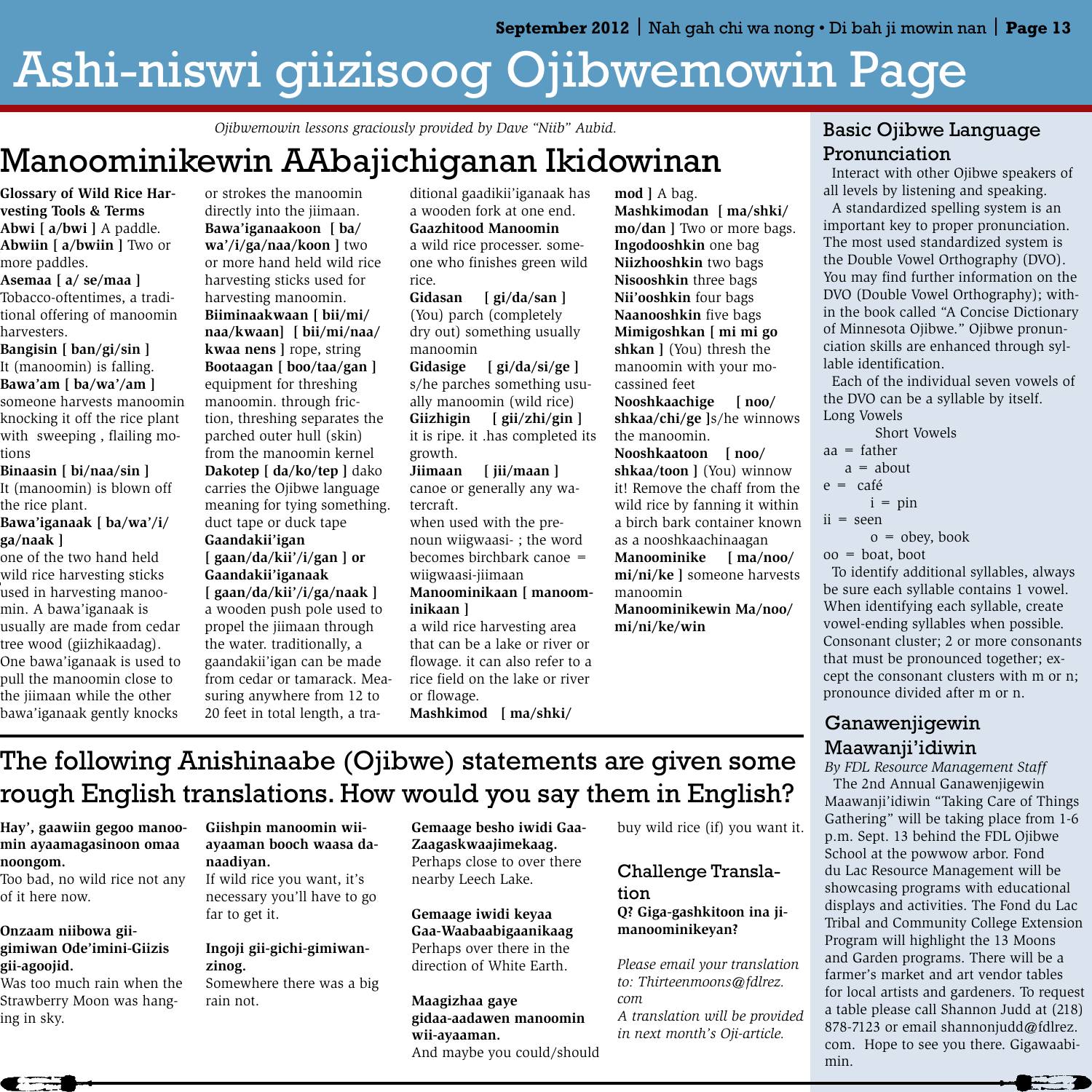

 These community pages are yours, the members and employees of the Fond du Lac Band. We welcome family news. Please send us information about births, engagements, weddings, anniversaries and deaths. Please include the full names of the individuals in the greeting announcement, as well as the date of the occasion. Full names, including individual last names are required.

 Also, we will include news of graduations (high school and post-high school) and military service. Memorials to loved ones or notes of appreciation are also welcomed.

 Please submit materials during the first two weeks of the month preceding the next issue. For example, send notices to us by or on Sept. 18, 2012 for the Oct. 2012 issue. Information may be sent by U.S. mail to FDL News, 1720 Big Lake Rd., Cloquet, Minn. 55720, or by email to zacharydunaiski@fdlrez.com. The telephone number is (218)878-2682. You may also drop off items at our office at the Cloquet Tribal Center. Please remember to include the date of the birthday, anniversary, etc. in your greeting. Always include your daytime phone number and your name with anything you submit. Materials may be edited for clarity and length.

**The Second Second** 



**son** 4 years old (Sept. 8). *Love you Always, Mom*

Happy Birthday to my Grandbabies **Shaydon Thompson** (Sept. 15) and **Shayna Thompson** (Sept. 8). *Always remember that* 

*Meemah loves you*



1). *Love Mom, Dad, and Isabelle*

Happy 1st Birthday to **Jace Nelson** (Sept. 14),

the greatest gift I've ever received. May you stay happy,

healthy, and over-all amazing. *Love your maamaa and lil doggie brother Jasper*

Happy Birthday **Lois Shabaiash** (Sept. 7) *From Moo Geed*

Happy Birthday **Robert Blacketter** (Sept. 7) *Love Violet*

Happy Birthday Little Brother **Jeff fro Reynolds** (Sept. 9)

*Love Vicki, Mat, and family*

Happy Birthday to my young one boy **Jeff Reynolds** *Love yo Mama*

Happy Birthday to **Lynn Reynolds** (Sept. 21) *Love your in-laws*

Happy Birthday **Joe Shabaiash** (Sept. 24) *From your Neighbor*

Happy Birthday Son **Dustin Whitebird** (Sept. 27)

*Love Dad, Vicki, brothers, and your sister*





Happy

(Sept. 1) *Love, Bridget, Jalen, and Cordell*

Happy Birthday **Jon Hill** (Sept. 4) you are an awesome friend and soon you'll be our favorite son-in-law. Enjoy Every day but enjoy your birthday just a little more.

*Love, Tammy, Dave, and Mikey II*

Happy Birthday **Jon Hill**  to my most wonderful Fiancé, have a great birthday. *Love you, Brennin Lynn*

Happy Birthday to

the greatest son **Mike Nykanen II** (Sept. 6) you bring a great joy to our lives. *Love, mom and Dave*

Happy Birthday **Mikey Nykanen II** (Sept. 6) you are the best "little" brother, love ya little mukwa. *Love, Brennin and Jon*

Happy Birthday to our wonderful grandson **Michael Nykanen II.** *Lots of love, grandma and grandpa Foldesi*

Renee Sutherland, Black Bear Slot Administrative Supervisor would like to wish the following employees a Happy Birthday: **Stanley Brown III** (Sept.

2), **Kathleen Rilling**  (Sept. 6), **Eric Kowalski**  (Sept. 7), **Erik Bergquist**  (Sept. 15), **Grantt Greenleaf** (Sept. 24), **Gerald Peterson** (Sept. 25), and **Tanya Felix**  (Sept. 30).

Happy Birthday **Dannell Savage** (Sept. 2) To my Friend, my

defender, my clarifier, my listener, my conspirator, my counselor, my beautiful sister. Happy 40 years young. *I love you, Darci* 

Happy Birthday **Anne Fineday** (Sept. 12).

We love you very much *Herb, Molly, and Greenlee*

Happy 18th Birthday to my son **Kyle Dion** (Sept. 29)

You are truly my Pride and Joy, I love you. *Love, Mom and Chad*



Happy belated 10th birthday **Taylor Netland** (July 16) Happy 5th

birthday **Brooke Seacord** (Aug. 22) *Love, mom, dad, grandma Ella, and aunties Terri and Gidget*

Happy 16th Birthday **Morgan Murray** (Sept. 29) *Love you,* 

*mom, Dad, and JJ*

Mino-bezhigo dibishkaa biibii **Jace Nelson** (Sept. 14) Thank you for all the light and joy you bring to our days. One is wonderful. *With love, gramma and grampa*

Happy birthday to my daughter **Natasha Cloud** (Sept. 2) *Love, Mom and Brenda*

Happy birthday to my grandson **Leo Wright**  (Sept. 24) *Love, Grandma* 

Sixteen years ago you came into my life and brought me happiness, joy, and love. Happy Birthday, **Tristan Scott**  Olson (Sept. 11). *Mom loves you* 



to celebrate, this one out shines the rest. Here's hoping

Of all the days

that your 11th is your happiest birthday yet. Happy Birthday, **Tyler James Olson** (Sept. 10) *Mom loves you* 

Happy 2nd Birthday **Elijah Myer** (Sept. 14) we love you, little bear *Love Mom, Dad, Skylar, Grandparents, and Family*

Happy 40th Birthday to my best friend **Vanessa Northrup** (Sept. 11)

*"chink eye turtle"*

Happy 14th Birthday **Tanisha Martineau**  (Sept. 3)



wacky wollie. *I love you to the sky and back,* 

*Love, Mom, Dad, Courtney, Cameron, Tamara, Talayah, and Chazz*



Happy 4th Birthday **Merlin Deegan III**  (Sept. 16) *Love, Mama*





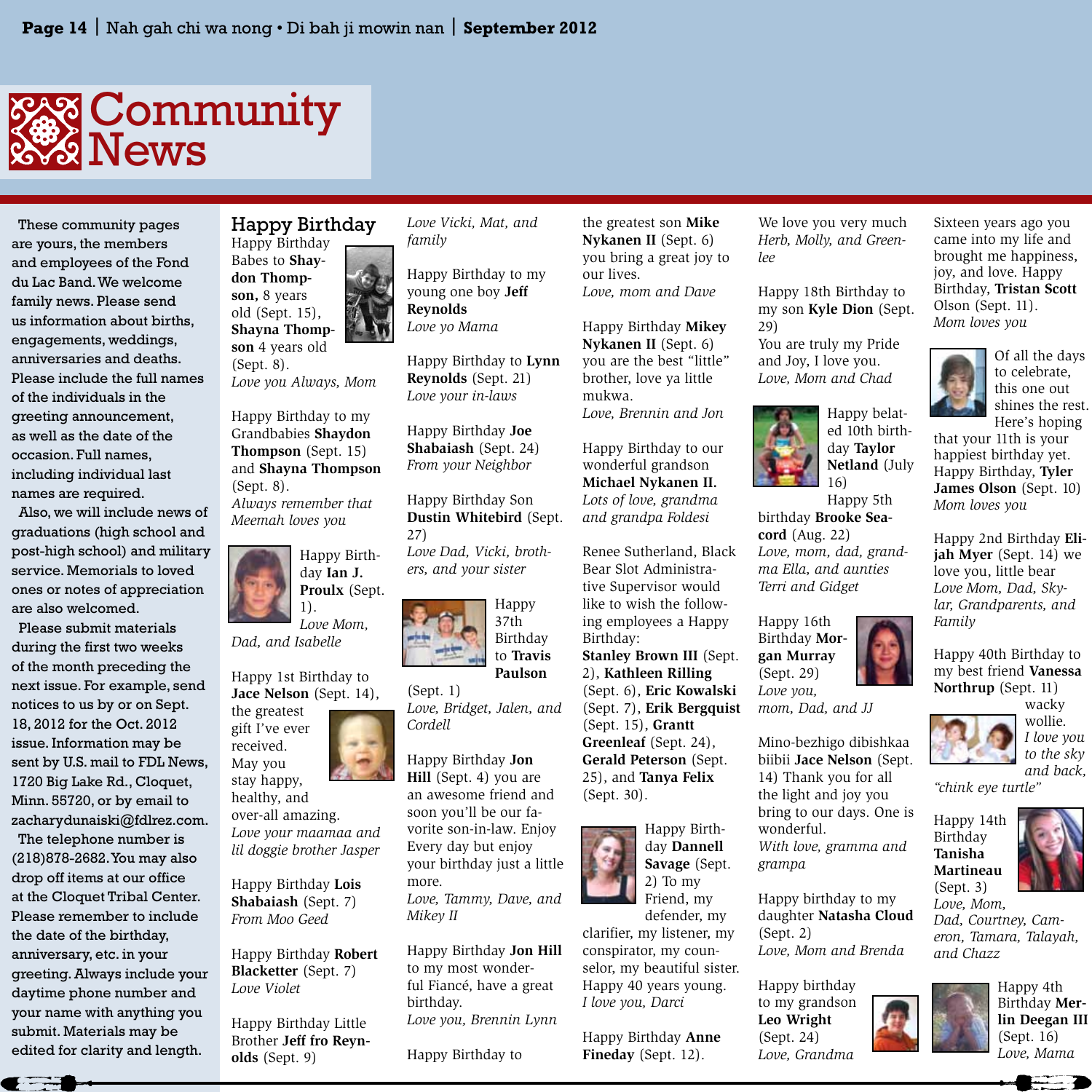

### Obituary

 **Sheralyn "Sheri" Perales Brown**, 49, of San Antonio, Texas, passed away at Christus Santa Rosa Hospital - Westover Hills on June 3, 2012. Sheralyn was born on Jan. 14, 1963 in Baudette, Minn., daughter of Anna (Whitebird) Perales, Columbus, Ohio, and Benjamin Perales who preceded her in death. She was also preceded in death by her grandparents Simon Whitebird and Kathryn (Godfrey) Lucas, and Francisco and Angelita Perales, and Mother-in-law Iris Brown. Survived by husband Michael Brown, children Mark Perales, Miranda Perales, Benjamin Frazier, Katherine Frazier, and Michael Frazier, grandson Jacob Massey, and siblings Benjamin Perales

Jr., Columbus, Ohio, Cynthia (Perales) Moore (James) Columbus, Ohio, Veronica (Perales) Martinez (Jeremy) San Antonio, Father-in-law Ronald Brown, Boerne, Texas; several nieces and nephews; aunt, Shirley Godfrey, Duluth, Minn.; many aunts, uncles, and cousins, Toledo, Ohio. Online guestbook may be signed at www.sunsetnwfuneralhome.com

### Thank You

**To Trasportation/Transit** Thanks for the wonderful retirement party. The Bear waterfall is beautiful and is up and working in my rock garden. Also thanks to the MIS Department for the gift of money. *Thank you, Adella Roy*

 The Family of **Anna Thompson** would like to extend our sincere gratitude to the Reservation Business Committee for their sympathy and generosity during our time of grief. We would also like to thank the ENP staff for a wonderful meal, St Luke's staff on Cardiac 5E, 2W medical, and Cloquet Hospital for caring for Anna, thank you to Tim Handevidt for handling everything so smoothly. A special thank you to our family, those that came from out of state and were there non-stop and gave those little breaks, brought food, provided good company, and helped each other get through. *Sincerely, Anna's Family*

### Memorial

 In Memory of **Nancy Marie Howes** (Oct. 16, 1947 – Sept. 30, 2004) I love and miss you mommy. There isn't a day that I don't think about you and the many cherished memories. Thank you for helping me become the woman that I am today and will become. We'll be sure to eat at Famous Dave's to celebrate what would have been your 65th Birthday Oct. 16 as well.

*Love always your daughter, Kathy Jo King*

 In loving memory of **Cheryl Diver Schultz** on the 10 year anniversary of your passing on Sept. 22, 2002. You are still missed. Love, your family: Parents Chuck and Faye Diver, Paul Schultz and children Aaron, Paul, Charlie and Nicole, siblings Chuck, Karen, and Kevin, niece Rochelle and nephew *Kevin, and all your aunties, uncle, and cousins.*

### Congratulations



 Congratulations to **Cody Tesser** for being elected Grand Portage Senior Brave for the second year in a row! We are so proud of you!!!! *Love, Mom, Duckie,* 

*and the rest of your family!* 



*final feast.*



*Students of the Journey Garden Program dig up vegetables for the A huddle just before last month's final game of the LAX-4-Life camp.*